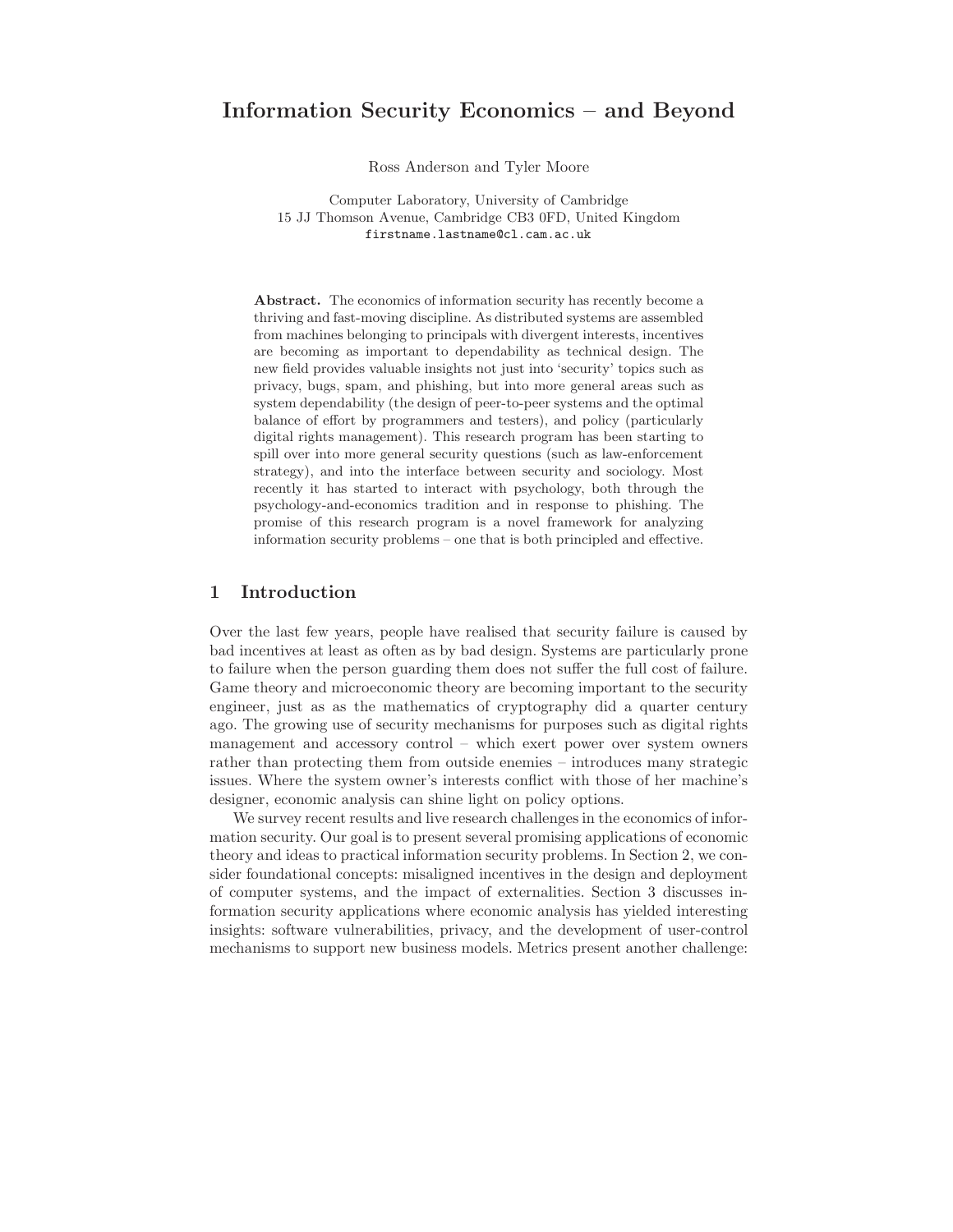risks cannot be managed better until they can be measured better. Most users cannot tell good security from bad, so developers are not compensated for efforts to strengthen their code. Some evaluation schemes are so badly managed that 'approved' products are less secure than random ones. Insurance is also problematic; the local and global correlations exhibited by different attack types largely determine what sort of insurance markets are feasible. Cyber-risk markets are thus generally uncompetitive, underdeveloped or specialised.

Economic factors also explain many challenges to privacy. Price discrimination – which is economically efficient but socially controversial – is simultaneously made more attractive to merchants, and easier to implement, by technological advance. Privacy problems also create many externalities. For example, spam and 'identity theft' impose non-negligible social costs. Information security mechanisms or failures can also create, destroy or distort other markets: digital rights management in online music and software markets provides a topical example. Finally, we look at government policy options for dealing with market failures in Section 4, where we examine regulation and mechanism design.

We conclude by discussing several open research challenges: examining the security impact of network structure on interactions, reliability and robustness.

## 2 Foundational Concepts

Economic thinkers used to be keenly aware of the interaction between economics and security; wealthy nations could afford large armies and navies. But nowadays a web search on 'economics' and 'security' turns up relatively few articles. The main reason is that, after 1945, economists drifted apart from people working o[n](#page-18-0) strategic studies; nuclear weapons were thought to decouple national survival from economic power [1], and a secondary factor may have been that the USA confronted the USSR over security, but Japan and the EU over trade. It has been left to the information security world to re-establish the connection.

### 2.1 Misaligned incentives

One of the observations that sparked interest in information security economics came from banking. In the USA, banks are generally liable for the costs of card fraud; when a customer disputes a transaction, the bank must either show she is trying to cheat it, or refund her money. In the UK, the banks had a much easier ride: they generally got away with claiming that their systems were 'secure', and telling customers who complained that they must be mistaken or lying. "Lucky bankers," one might think; yet UK banks spent more on security and suffered more fraud. This may have been what economists call a moral-hazard effect: UK bank staff knew that customer compl[ain](#page-18-1)ts would not be taken seriously, so they became lazy and careless, leading to an epidemic of fraud [2].

In 1997, Ayres and Levitt analysed the Lojack car-theft prevention system and found that once a threshold of car [ow](#page-18-2)ners in a city had installed it, auto theft plummeted, as the stolen car trade became too hazardous [3]. This is a classic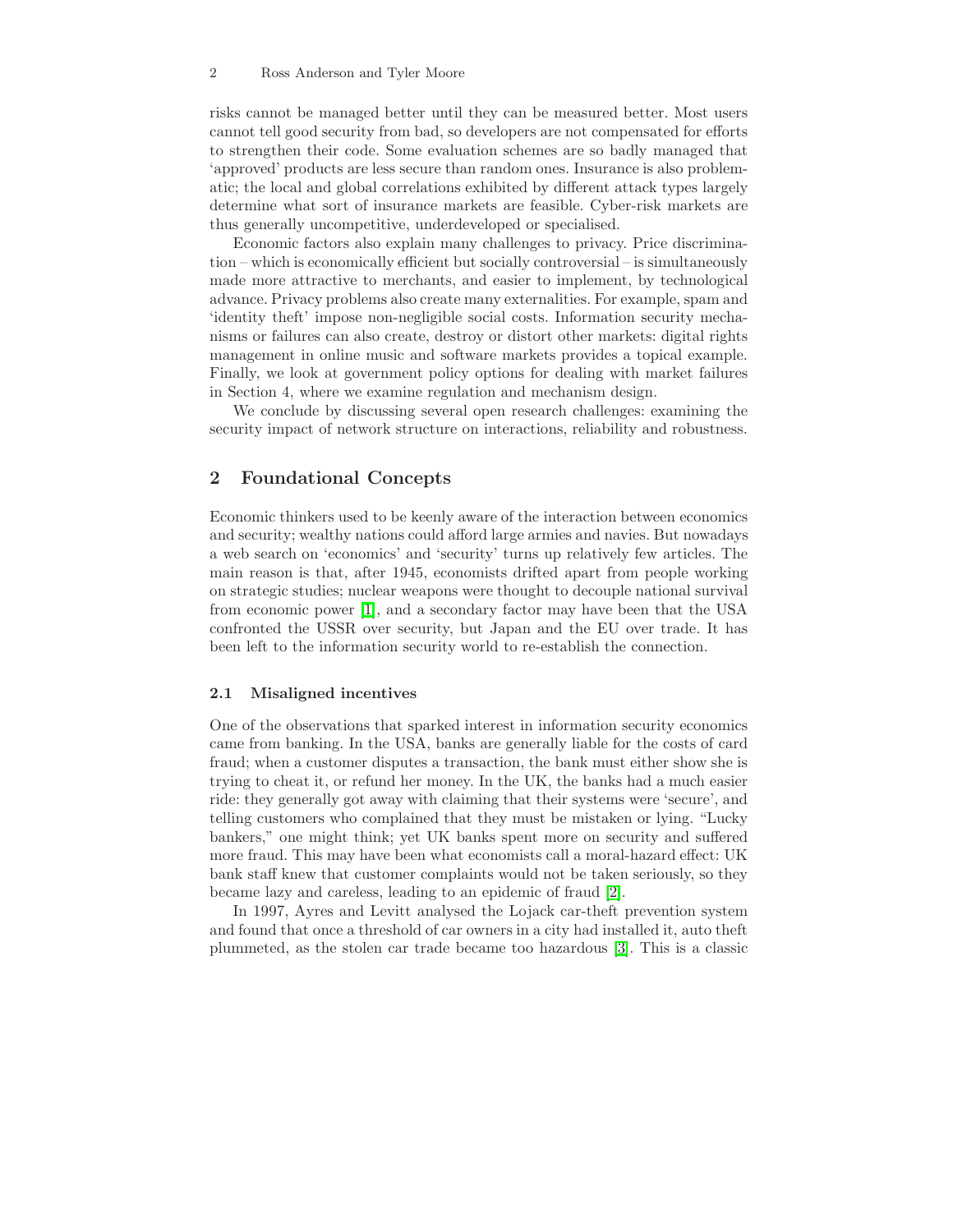example of an *externality*, a side-effect of an economic transaction that may have positive or negative effects on third parties. Camp and Wolfram built on this in 2000 to analyze information security vulnerabilities as negative externalities, like air pollution: someone who connects an insecure PC to the Internet does not face the full economic costs of that, any more than someo[ne](#page-18-3) burning a coal fire. They proposed trading vulnerability credits in the same way as carbon credits [4].

Also in 2000, Varian looked at the anti-virus software market. People did not spend as much on protecting their computers as they logically should have. At that time, a typical virus payload was a service-denial attack against the website of Amazon or Microsoft. While a rational consumer might well spend \$20 to stop [a](#page-18-4) virus trashing her hard disk, she will be less likely to do so just to protect a wealthy corporation [5].

Legal theorists have long known that liability should be assigned to the party that can best manage the risk. Yet everywhere we look, we see online risks allocated poorly, resulting in privacy failures and protracted regulatory tussles. For instance, medical record systems are bought by hospital directors and insurance companies, whose interests in account management, cost control and research are not well aligned with the patients' interests in privacy; this mismatch of inc[ent](#page-19-0)ives led in the USA to HIPAA, a law that sets standards for privacy in health IT. Bohm et al. [6] documented how many banks used online banking as a means of dumping on their customers many of the transaction risks that they previously [b](#page-19-1)ore in the days of cheque-based banking; for a recent update on liability in payment systems, see [7].

Asymmetric information plays a large role in information security. Moore showed that we can classify many problems as hidden-information or hiddenaction problems [8]. The classic case of hidden information is the 'market for lemons' [26]. Akerlof won a Nobel prize for the following simple yet profound insight: suppose that there are 100 used cars for sale in a town: 50 well-maintained cars worth \$2000 each, and 50 'lemons' worth \$1000. The sellers know which is which, but the buyers don't. What is the market price of a used car? You might think \$1500; but at that price no good cars will be offered for sale. So the market price will be close to \$1000. Hidden information, about product quality, is one reason poor security products predominate. When users can't tell good from bad, they might as well buy a cheap antivirus product for \$10 as a better one for \$20, and we may expect a race to the bottom on price.

Hidden-action problems arise when two parties wish to transact, but one party's unobservable actions can impact the outcome. The classic example is insurance, where a policyholder may behave recklessly without the insurance company observing this. Network nodes can hide malicious or antisocial behavior from their peers; routers can quietly drop selected packets or falsify responses to routing requests; nodes can redirect network traffic to eavesdrop on conversations; and players in file-sharing systems can hide whether they share with others, so some may 'free-ride' rather than to help sustain the system. Once the problem is seen in this light, designers can minimise the capacity for hidden action, or to make it easy to enforce suitable contracts.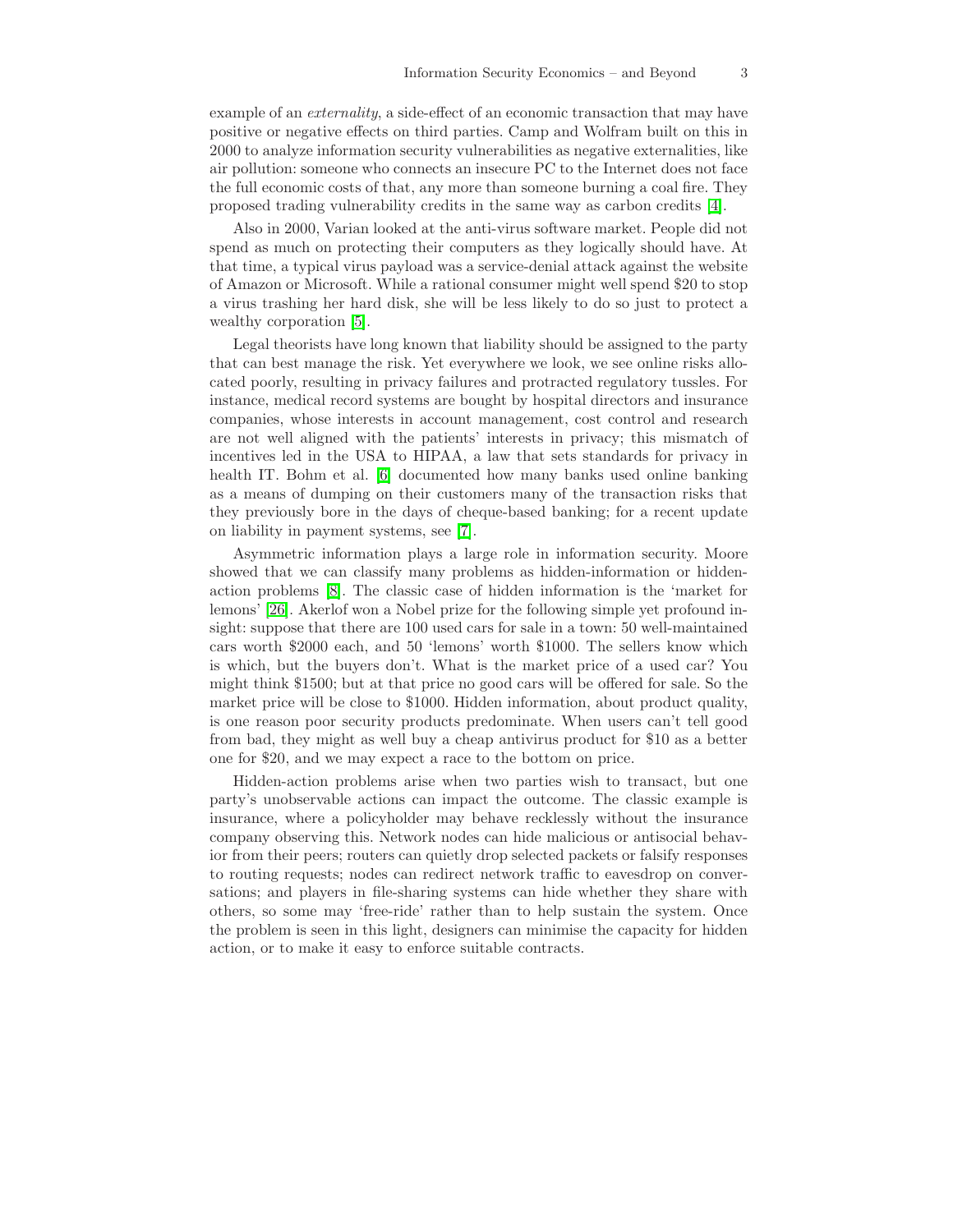This helps explain the evolution of peer-to-peer systems. Early systems proposed by academics, such as Eternity, Free[net](#page-19-2), Chord, Pastry and OceanStore, required users to serve a random selection of other users' files [9]. These systems were never widely adopted. Later systems that did attract large numbers of users, like Gnutella and Kazaa, instead allow peer nodes to serve only the content they have downloaded for their own use, rather than burdening them with others' files. The comparison between these architectures originally focused on purely technical aspects: the cost of search, retrieval, communications and storage. However, analysing incentives turned out to be fruitful too.

First, a system structured as an association of clubs reduces the potential for hidden action; club members are more able to assess which members are contributing. Second, clubs might have quite divergent interests. Though peerto-peer systems are now seen as mechanisms for sharing music, early systems were designed for censorship resistance. A system might serve a number of quite different groups – maybe Chinese dissidents, critics of Scientology, or aficionados of sado-masochistic imagery that is legal in California but banned in Tennessee. Early peer-to-peer systems required such users to serve each other's files, so that they ended up protecting each others' free speech. But might such groups not fight harder to defend their own colleagues, rather than people involved in struggles in which they have no interest?

Danezis and Anderson introduced the Red-Blue model to analyze this [10]. Each node has a preference among resource types, for instance left-leaning versus right-leaning political texts, while a censor will try to impose his own preference. His action will suit some nodes but not others. The model proceeds as a multiround game in which nodes set defense budgets that affect the probability that they will defeat the censor or be overwhelmed by him. Under reasonable assumptions, the authors show that diversity (with each node storing its preferred resource mix) performs better under attack than solidarity (where each node stores the same resource mix). Diversity makes nodes willing to allocate higher defense budgets; the greater the diversity, the more quickly will solidarity crumble in the face of attack. This model was an early venture on the boundary between economics and sociology; it sheds light on the general problem of diversity versus solidarity, which has had a high profile recently because of the question whether the growing divers[ity](#page-19-3) of modern societies is in tension with the solidarity on which modern welfare systems are founded [11].

### 2.2 Security as an externality

Information industries have many different types of externality. They tend to have dominant firms for three reasons. First, there are often network externalities, whereby the value of a network grows more than linearly in the number of users; for example, anyone wanting to auction some goods will usually go to the largest auction house, as it will attract more bidders. Second, there is often technical lock-in stemming from interoperability, and markets can be two-sided: software firms develop for Windows to access more customers, and users buy Windows machines to get access to more software. Third, information industries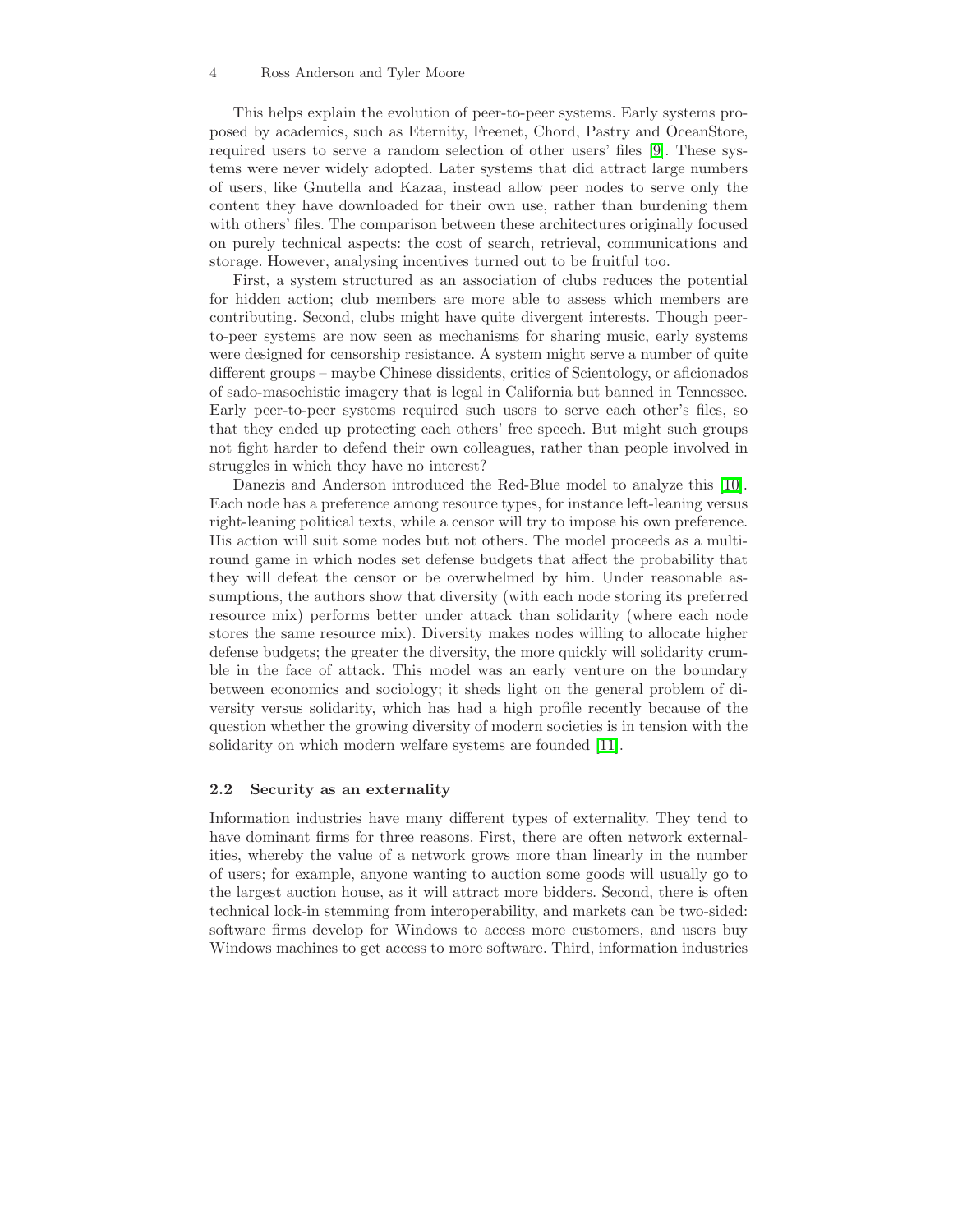tend to combine high fixed and low marginal costs: the first copy of a software program (or a music download ot even a DVD) may cost millions to produce, while subsequent copies are almost free. These three features separately can lead to industries with dominant firms; together, they are even more likely to.

This not only helps explain the rise and dominance of operating systems, from System/360 through DOS and Windows to Symbian; it also helps explain patterns of security flaws. While a platform vendor is building market dominance, it has to appeal to vendors of software as well as to users, and security could get in their way. So vendors start off with minimal p[rote](#page-19-4)ction; once they have become dominant, they add security to lock their customers in more tightly [12]. We'll discuss this in more detail later.

Further externalities affect security investment, as protection often depends on the efforts of many principals. Hirshleifer told the story of Anarchia, an island whose flood defences were constructed by individual families and whose defence depends on the weakest link, that is, the laziest family; he compared this with a city whose defences against ICBM attack depend on the single best defensive shot [13]. Varian extended this to three cases of interest to the dependability of information [sys](#page-19-5)tems – where performance depends on the minimum effort, the best effort, or the sum-of-efforts [14].

Program correctness can depend on minimum effort (the most careless programmer introducing a vulnerability) while software vulnerability testing may depend on the sum of everyone's efforts. Security may also depend on the best effort – the actions taken by an individual champion such as a security architect. When it depends on the sum of individual efforts, the burden will tend to be shouldered by the agents with the highest benefit-cost ratio, while the others free-ride. In the minimum-effort case, the agent with the lowest benefit-cost ratio dominates. As more agents are added, systems become more reliable in the total-effort case but less reliable in the weakest-link case. What are the implications? Well, software companies should hire more software testers and fewer but more competent programmers. (Of course, measuring programmer competence can be hard, which brings us back to hidden information.)

This work inspired other researchers to consider interdependent risk. A recent influential model by Kunreuther and Heal notes that an individual taking protective m[easu](#page-19-6)res creates positive externalities for others that in turn may discourage them from investment [15]. This insight has implications far beyond information security. The decision by one apartment owner to install a sprinkler system will decrease his neighbours' fire risk and make them less likely to do the same; airlines may decide not to screen luggage transferred from other carriers who are believed to be careful with security; and people thinking of vaccinating their children may choose to free-ride off the herd immunity instead. In each case, several widely varying equilibria are possible, from complete adoption to total refusal, depending on the levels of coordination between principals.

Katz and Shapiro famously analyzed how network externalities influenced the adoption of technology: they lead to the classic S-shaped adoption curve in which slow early adoption gives way to rapid deployment once the number of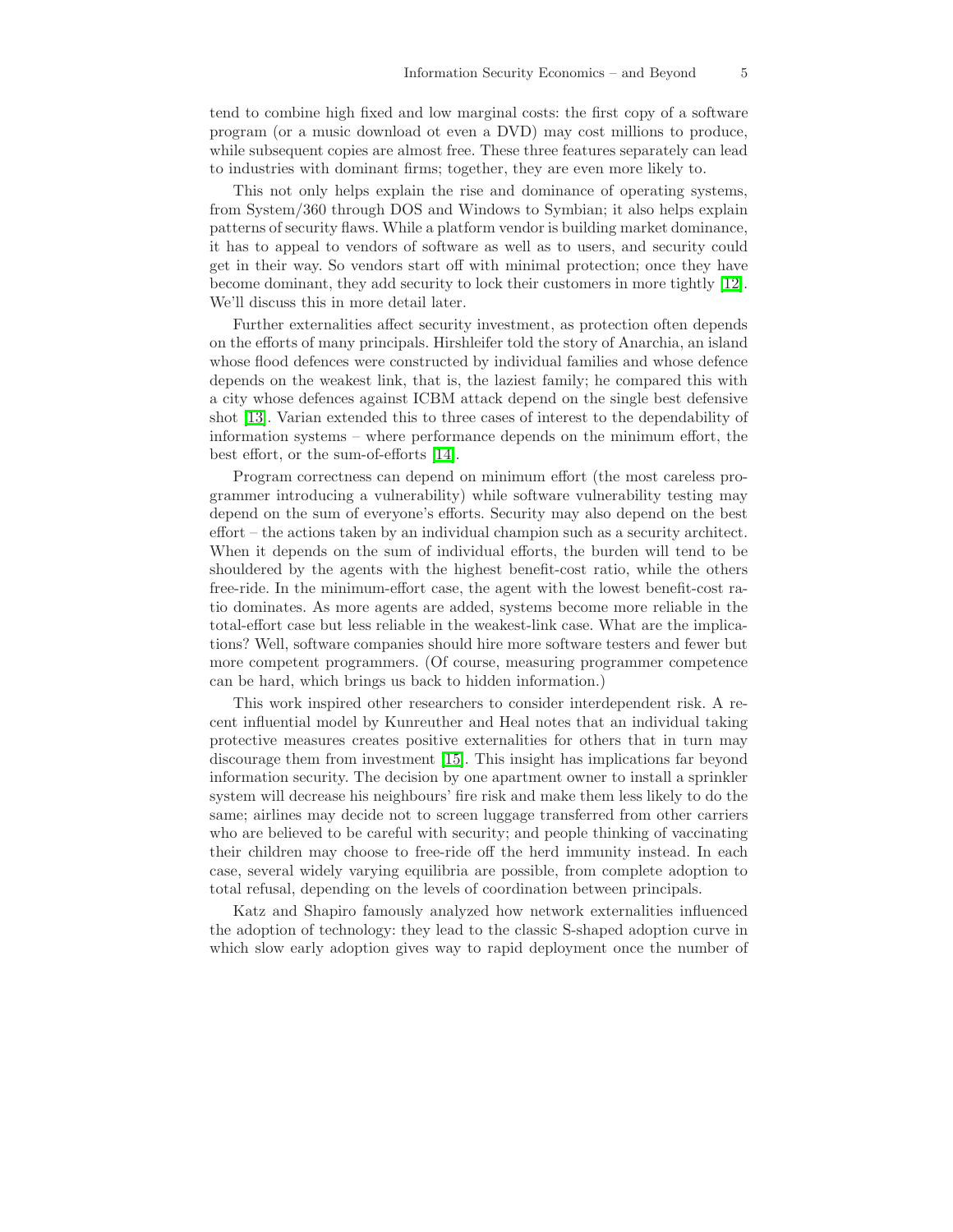users reaches some critical mass [16]. Network effects can also influence the initial deployment of security technology, whose benefit may depend on the number of users who adopt it. The cost may exceed the benefit until a minimum number adopt; so everyone might wait for others to go first, and the technology never gets deployed. Recently, Oz[ment](#page-19-7) and Schechter have analyzed different approaches for overcoming such bootstrapping problems [17].

This challenge is particularly topical. A number of core Internet protocols, such as DNS and routing, are considered insecure. Better protocols exist (e.g., DNSSEC, S-BGP); the challenge is to get them adopted. Two widely-deployed security protocols, SSH and IPsec, both overcame the bootstrapping problem by providing significant internal benefits to adopting firms, with the result that they could be adopted one firm at a time, rather than needing everyone to move at once. The deployment of fax machines was similar: many companies initially bought fax machines to connect their own offices.

## 3 Applications

### 3.1 Economics of vulnerabilities

There has been much debate about 'open source security', and more generally whether actively seeking and disclosing vulnerabilities is socially desirable. Anderson showed in 2002 that, under standard assumptions of reliability growth, open systems and proprietary s[yste](#page-19-8)ms are just as secure as each other; opening up a system helps the attackers and defenders equally [18]. Thus the open-security question may be an empirical one, turning on the extent to which a given real system follows the standard model.

Rescorla argued in 2004 that for software with many latent vulnerabilities, [r](#page-19-9)emoving one bug makes little difference to the likelihood of an attacker finding another one later [19]. Since exploits are often based on vulnerabilities inferred from patches, he argued against disclosure and frequent patching unless the same vulnerabilities are likely to be rediscovered. This also raised the question of whether software follows the standard dependability model, of independent vulnerabilities. Oz[men](#page-19-10)t found that for FreeBSD, vulnerabilities are correlated in that they are likely to be rediscovered [20]. Ozment and Schechter also found that the rate at which unique vulnerabilities were d[iscl](#page-19-11)osed for the core and unchanged FreeBSD operating system has decreased over a six-year period [21]. These findings suggest that vulnerability disclosure can improve system security over the long term. Vulnerability disclosure also helps motivate vendors to fix bugs [22]. Arora et al. showed that public disclosure made vendors respond with [fi](#page-19-12)xes more quickly; attacks increased to begin with, but reported vulnerabilities declined over time [23].

This discussion begs a deeper question: why do so many vulnerabilities exist in the first place? A useful analogy might come from considering large software [p](#page-19-13)roject failures: it has been known for years that perhaps 30% of large development projects fail [24], and this figure does not seem to change despite improvements in tools and training: people just built much bigger disasters nowadays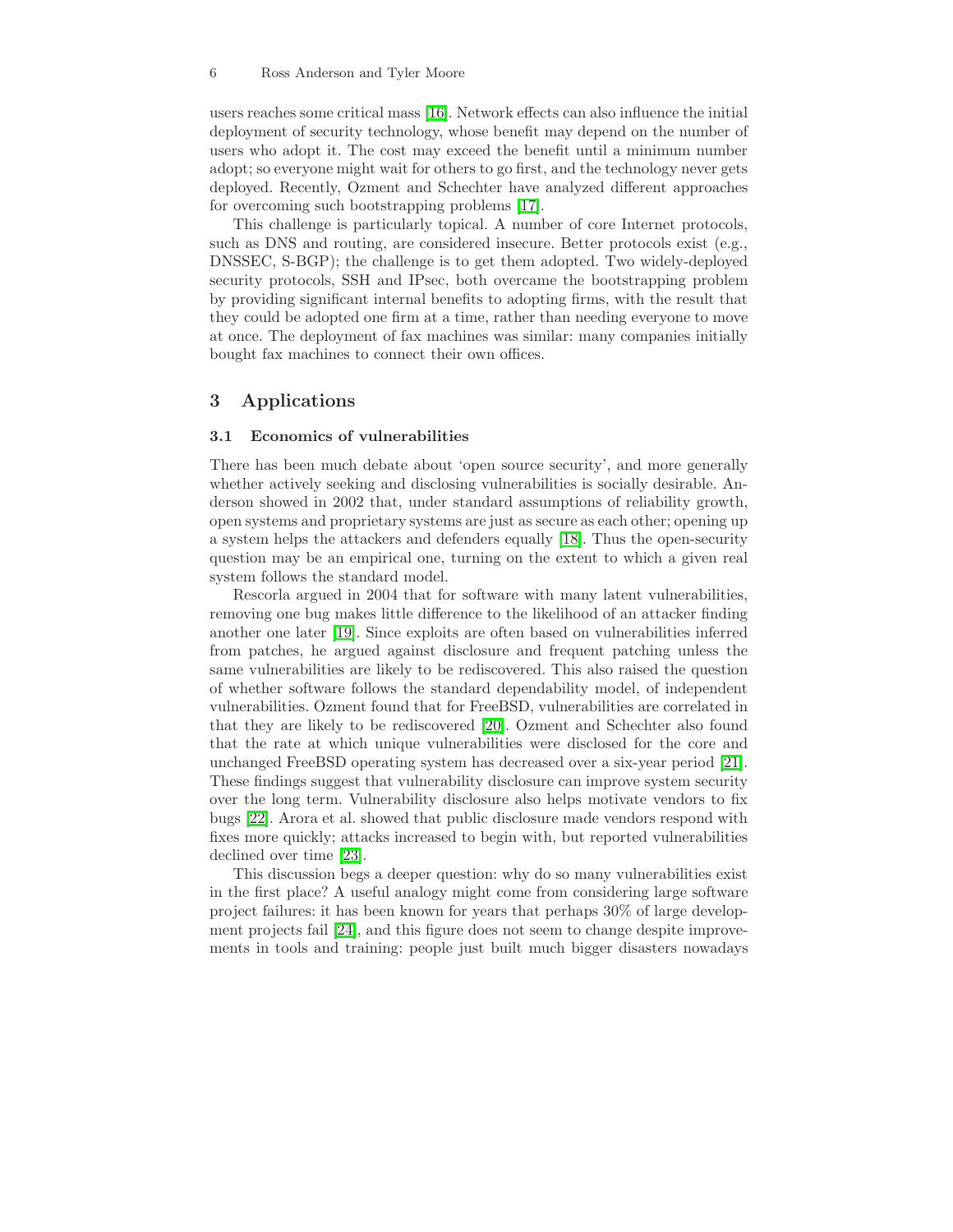than they did in the 1970s. This suggests that project failure is not fundamentally about technical risk but about the surrounding socio-economic factors (a point to which we will return later). Similarly, when considering security, software writers have better tools and training than ten years ago, and are capable of creating more secure software, yet the economics of the software industry provide them with little incentive to do so.

In many markets, the attitude of 'ship it Tuesday and get it right by version 3' is perfectly rational behaviour. Many software markets have dominant firms thanks to the co[mbi](#page-19-14)nation of high fixed and low marginal costs, network externalities and client lock-in noted above [25], so winning market races is allimportant. In such races, competitors must appeal to complementers, such as application developers, for whom security gets in the way; and security tends to be a lemons market anyway. So platform vendors start off with too little security, and s[uch](#page-19-4) as they provide tends to be designed so that the compliance costs are dumped on the end users [12]. Once a dominant position has been established, the vendor [may](#page-19-15) add more security than is needed, but engineered in such a way as to maximise customer lock-in [27].

In some cases, security is even worse than a lemons market: even the vendor does not know how secure its software is. So buyers have no reason to pay more for protection, and vendors are disinclined to invest in it.

How can this be tackled? Economics has suggested two novel approaches to software security metrics: vulnerability markets and insurance.

Vulnerability markets help buyers and sellers establish the actual cost of finding a vulnerability in software. To begin with, some standards specified a minimum cost o[f va](#page-20-0)rious kinds of technical compromise; one example is banking standards for point-of-sale terminals [2[8\].](#page-18-3) Camp and Wolfram suggested in 2000 that markets might work better here than central planning [4]. Schechter developed this into a proposal for open markets in reports of previously undiscovered vulnerabilities [29]. Two firms, iDefense and Tipping Point, are now openly buying vulnerabilities, so the market actually exists (unfortunately, the prices are not published). Their business model is to provide vulnerability data simultaneously to their customers and to the affected vendor, so that their customers can update their firewalls before anyone else. However, the incentives here are suboptimal: bug-market organisations mi[ght](#page-20-1) increase the value of their product by leaking vulnerability information to harm non-subscribers [30].

Several variations on vulne[rab](#page-20-2)ility markets have been proposed. Böhme has argued that software derivatives might be better [31]. Contracts for software would be issued in pairs: the first pays a fixed value if no vulnerability is found in a program by a specific date, and the second pays another value if one is found. If these contracts can be traded, then their price should reflect the consensus on software quality. Software vendors, software company investors, and insurance companies could use such derivatives [to](#page-20-3) hedge risks. A third possibility, due to Ozment, is to design a vulnerability market as an auction [32].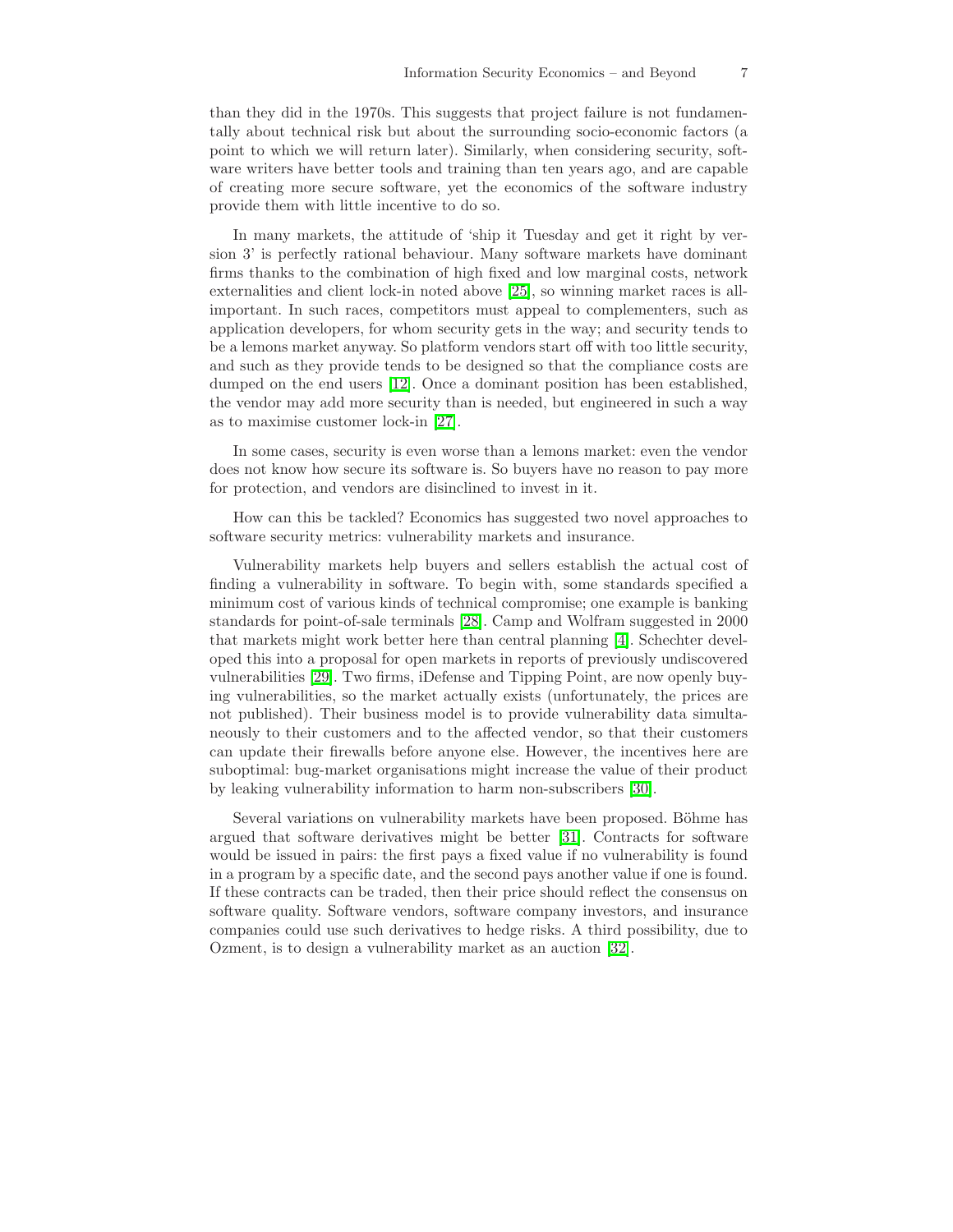One criticism of all market-based approaches is that they might increase the number of identified vulnerabilities by motivating more people to search flaws. Thus some care must be exercised in designing them.

An alternative approach is insurance. Underwriters often use expert assessors to look at a client firm's IT infrastructure and management; this provides data to both the insured and the insurer. Over the long run, insurers learn to value risks more accurately. Right now, however, the cyber-insurance market is both underdeveloped and underutilised. One reason, according to Böhme and Kataria [33], is the interdependence of risk, which takes both local and global forms. Firms' IT infrastructure is connected to other entities – so their efforts may be undermined by failures elsewhere. Cyber-attacks often exploit a vulnerability in a program used by many firms. Interdependence can make some cyber-risks unattractive to insurers – particularly those risks that are globally rather than locally correlated, such as worm and virus attacks, and systemic risks such as Y2K.

Many writers have called for software risks to be transferred to the vendors; but if this were the law, it is unlikely that Microsoft would be able to buy insurance. So far, vendors have succeeded in dumping most software risks; but this outcome is also far from being socially optimal. Even at the level of customer firms, correlated risk makes firms under-invest in both security technology and cyber-insurance [34]. Cyber-insurance markets may in any case lack the volume and liquidity to become efficient.

### 3.2 Economics of privacy

The persistent erosion of personal privacy has frustrated policy makers and practitioners alike. People say that they value privacy, yet act otherwise. Privacyenhancing technologies have been offered for sale, yet most have failed in the marketplace. Why should this be?

Privacy is one aspect of information secu[rity](#page-20-4) that interested economists before 2000. In 1978, [Pos](#page-20-5)ner defined privacy in terms of secrecy [35], and the following year extended this to seclusion [36]. In 1980, Hirshleifer published a seminal paper in which he argued that rather than being about withdrawing from society, privacy was a means of organising society, arising from evolved territorial behaviour; internalised respect for property is what allows autonomy to persist in society. These privacy debates in the 1970s led in Europe to generic data-protection laws, while the USA limited itself to a few sector-specific laws such as HIPAA. Economists' appetite for work on privacy was further whetted recently by the Internet, the dotcom boom, and the exploding trade in personal information about online shoppers.

An early modern view of priv[acy](#page-20-6) can be found in a 1996 paper by Varian who analysed privacy in terms of information markets [38]. Consumers want to not be annoyed by irrelevant marketing calls while marketers do not want to waste effort. Yet both are frustrated, because of search costs, externalities and other factors. Varian suggested giving consumers rights in information about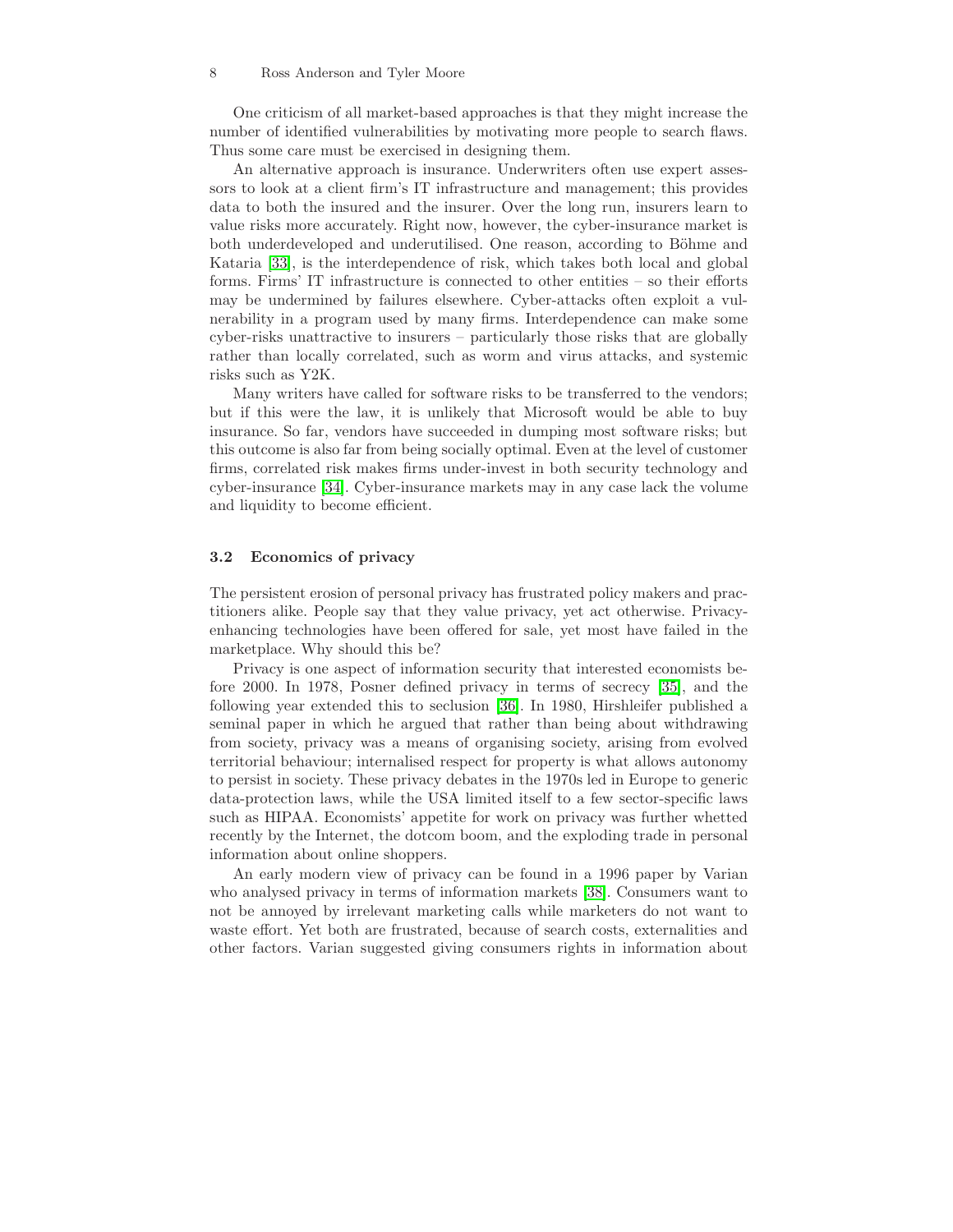themselves, and letting them lease it to marketers with the proviso that it not be resold without permission.

The recent proliferation of complex, information-intensive business models demand a broader approach. Odlyzko argued in [20](#page-20-7)03 that privacy erosion is a consequence of the desire to charge different prices for similar services [39]. Technology is simultaneously increasing both the incentives and the opportunities for price discrimination. Companies can mine online purchases and interactions for data revealing individuals' willingness to pay. From airline yield-management systems to complex and ever-changing software and telecommunications prices, differential pricing is economically efficient – but increasingly resented. Acquisti and [Var](#page-20-8)ian analyzed the market conditions under which personalised price discrimination is profitable [40]: it may thrive in industries with wide variation in consumer valuation for services, where services can be personalised at low marginal cost, and where repeated purchases are likely.

Acquisti and Grossklags tackled the specific problem of why people express a high preference for privac[y w](#page-20-9)hen interviewed but reveal a much lower preference through their behaviour both online and offline [41]. They find that people mostly lack sufficient information to make informed choices, and even when they do they often trade long-te[rm](#page-20-10) privacy for short-term benefits. Vila et al. characterised privacy economics as a lemons market [42], arguing that consumers disregard future price discrimination when giving information to merchants.

Swire argued that we should measure the costs of privacy intrusion more broadly [43]. If a telesales operator calls 100 prospects, sells three of them insurance, and annoys 80, then the conventional analysis considers only the benefit to the three and to the insurer. However, persistent annoyance causes millions of people to go ex-directory, to not answer the phone during dinner, or to screen calls through an answering machine. The long-run societal harm can be considerable. Several empirical studies have backed this up by examining people's privacy valuations.

So much for the factors that make privacy intrusions more likely. What factors make them less so? Campbell et al. found that the stock price of companies reporting a security breach is more likely to fall if the breach leaked confidential information [44]. Acquisti, Friedman and Telang conducted a similar analysis for privacy breaches [45]. Their initial results are less conclusive but still point to a negative impact on stock price followed by an eventual recovery.

Regulatory responses (pioneered in Europe) have largely centred on requiring companies to allow consumers to either 'opt-in' or 'opt-out' of data collection. While privacy advocates typically support opt-in policies as they result in lower rates of data collection, Bouckaert and Degryse argue for opt-out on competition grounds [46]: the availability of information about the buying habits of most customers, rather than a few customers, may help competitors to enter a market.

Empirically, there is wide variation in 'opt-out' rates between different types of consumer, but the[ir m](#page-20-11)otives are not always clear. Varian et al. analyzed the FCC's telephone-sales blacklist by district [47]. They found that educated people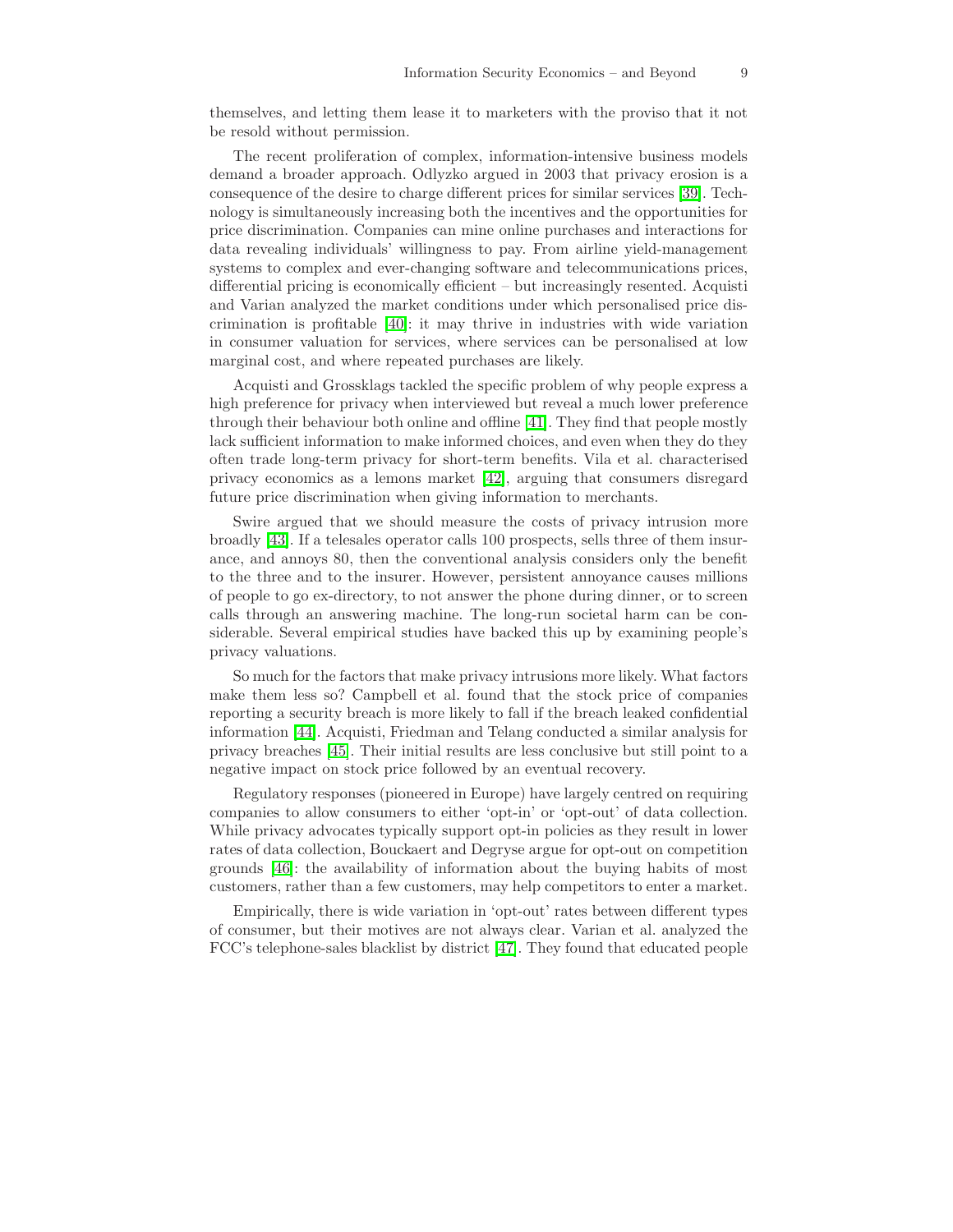are more likely to sign up: but is that because rich households get more calls, because they value their time more, or because they understand the risks better?

Incentives also affect the design of privacy technology. Builders of anonymity systems know the[y de](#page-20-12)pend on network externalit[ies:](#page-21-0) more users mean more cover traffic to hide activities from the enemy [48]. An interesting case is Tor [49], which anonymises web traffic and emphasises usability to increase adoption rates. It developed from a US Navy communications system, but eventually all internet users were invited to participate in order to build network size, and it is now the largest anonymous communication system known.

### 3.3 Incentives and the deployment of security mechanisms

Insurance is not the only market affected by information security. Some very high-profile debates have centred on DRM; record companies have pushed for years for DRM to be incorporated into computers and consumer electronics, while digital-rights activists have opposed them. What light can security economics shed on this debate?

Many researchers have set the debate in a much wider context than just record companies versus downloaders. Varian pointed out in 2002 that DRM and similar mechanisms were also about [tyin](#page-21-1)g, bundling and price discrimination; and that their unfettered use could damage competition [50]. A paper by Samuelson and Scotchmer studied what might go wrong if technical and legal restraints were to undermine the right to reverse engineer software products for compatibility. It provided the scholarly underpinnings for much of the work on the anti-competitive effects of the DMCA, copyright control mechanisms, and information security mechanisms applied to new business models.

'Trusted Computing' (TC) mechanisms have come in for significant analysis and criticism. Von Hippel showed how most of the innovations that spur economic growth are not anticipated by the manufacturers of the platforms on which they are based; the PC, for example, was conceived as an engine for running spreadsheets, and if IBM had been able to limit it to doing that, a huge opportunity would have been lost. Furthermore, technological change in IT markets is usually cumulative. If security technology can be abused by incumbent firms to make life harder for innovators, this will create all sorts of traps and perverse incentives [52]. Anderson pointed out the potential for competitive abuse of the TC mechanisms; for example, by transferring control of user data from the owner of the machine on which i[t is](#page-19-15) stored to the creator of the file in which it is stored, the potential for lock-in is hugely increased [27]. Lookabaugh and Sic[ker](#page-21-2) discussed an existing case history of an industry crippled by securityrelated technical lock-in [53]. US cable industry operators are locked in to their set-top-box vendors; and although they largely negotiated away the direct costs of this when choosing a suppler, the indirect costs were large and unmanageable. Innovation suffered and cable fell behind other platforms, such as the Internet, as the two platform vendors did not individually have the incentive to invest in improving their platforms.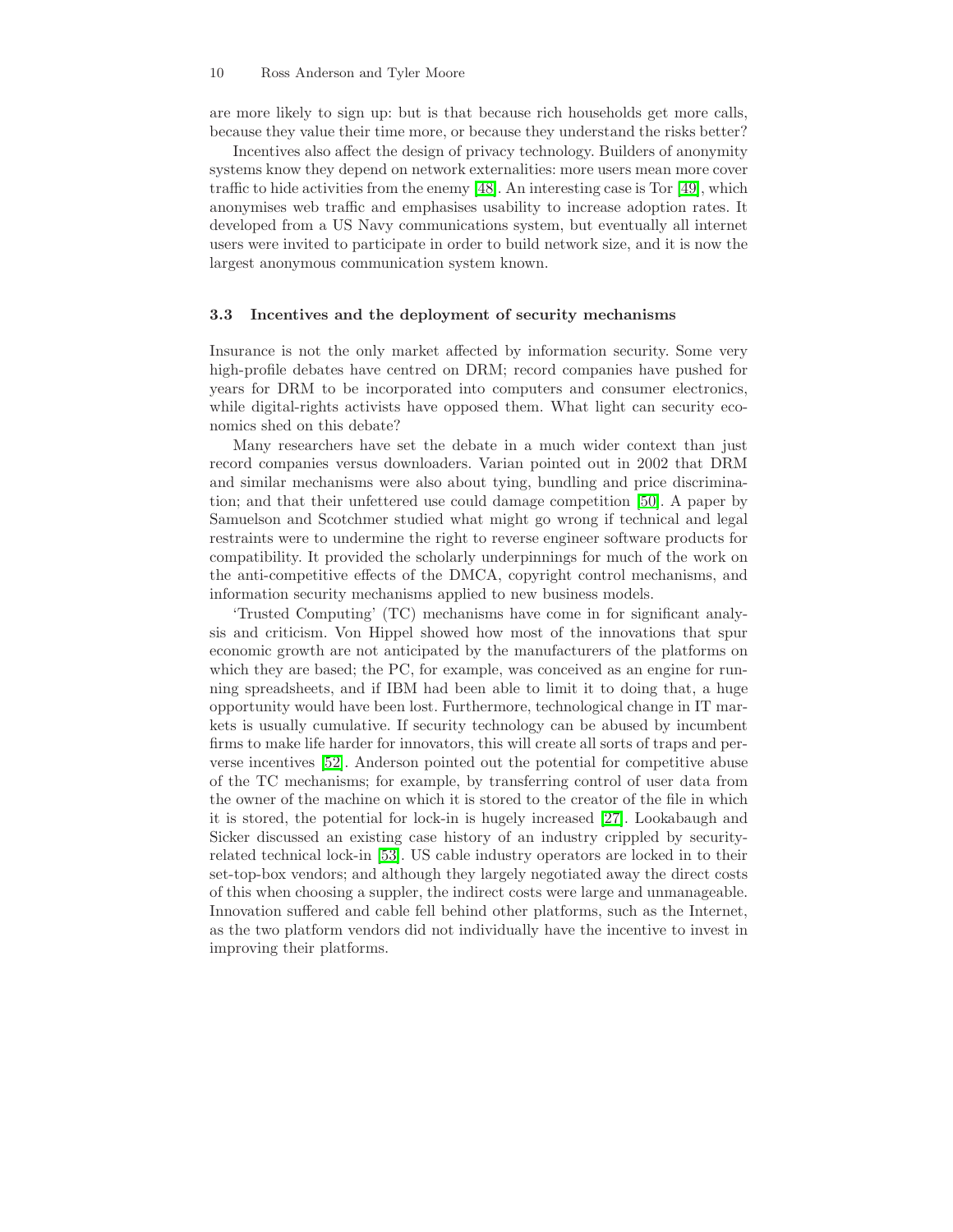Economic research has been applied to the record industry itself, with results it found disturbing. In 2004, Oberholzer and Strumpf published a now-famous paper, in which they examined how music downloads and record sales were correlated [54]. They showed that downloads do not do significant harm to the music industry. Even in the most pessimistic interpretation, five thousand downloads are needed to displace a single album [sale](#page-21-3), while high-selling albums actually benefit from file sharing.

In January 2005, Varian presented a surprising result [55]: that stronger DRM would help system vendors more than the music industry, because the computer industry is more concentrated (with only three serious suppliers of DRM platforms – Microsoft, Sony, and the dominant firm, Apple). The content industry scoffed, but by the end of that year music publishers were protesting that Apple was getting too large a share of the cash from online music sales. As power in the supply chain moved from the music majors to the platform vendors, so power in the music industry appears to be shifting from the majors to the independents, just as airline deregulation favoured aircraft makers and low-cost airlines. This is a striking demonstration of the predictive power of economic analysis. By fighting a non-existent threat, the record industry had helped the computer industry forge a weapon that may be its undoing.

### 3.4 Protecting computer systems from rational adversaries

Information security practitioners traditionally assumed two types of user: honest ones who always behave as directed, and malicious ones intent on wreaking havoc at any cost. But systems are often undermined by what economists call strategic users: users who act out of self-interest rather than malice. Many file-sharing systems suffer from 'free-riding', where users download files without uploading their own. This is perfectly rational behaviour, given that upload bandwidth is typically more scarce and file uploaders are at higher risk of getting sued. The cumulative effect is degraded performance.

Another nuisance caused by selfish usersi[s sp](#page-21-4)am. The cost per transmission to the spammer is so low that a tiny success rate is acceptable [56]. Furthermore, while spam imposes significant costs on recipients, these costs are not felt by the spammers. Böhme and Ho[lz ex](#page-21-5)amined stock spam and identified statistically significa[nt i](#page-21-6)ncreases in the price of touted stocks [57]. Frieder and Zittrain independently find a similar effect [58].

Several network protocols may be exploited by selfish users at the expense of system-wide performance. In TCP, the protocol used to transmit most Internet data, Akella et [al.](#page-21-7) find that selfish provision of congestion control mechanisms can lead to suboptimal performance [59].

Researchers have used game theory to study the negative effects of selfish behaviour on systems more generally. Koutsoupias and Papadimitriou termed the '[pric](#page-21-8)e of anarchy' as the ratio of the utilities of the worst-case Nash equilibrium to the social optimum [60]. The price of anarchy has become a standard measurement of the inefficiency of selfish behaviour in computer networks. Roughgarden and Tardos studied selfish routing in a congested network, comparing congestion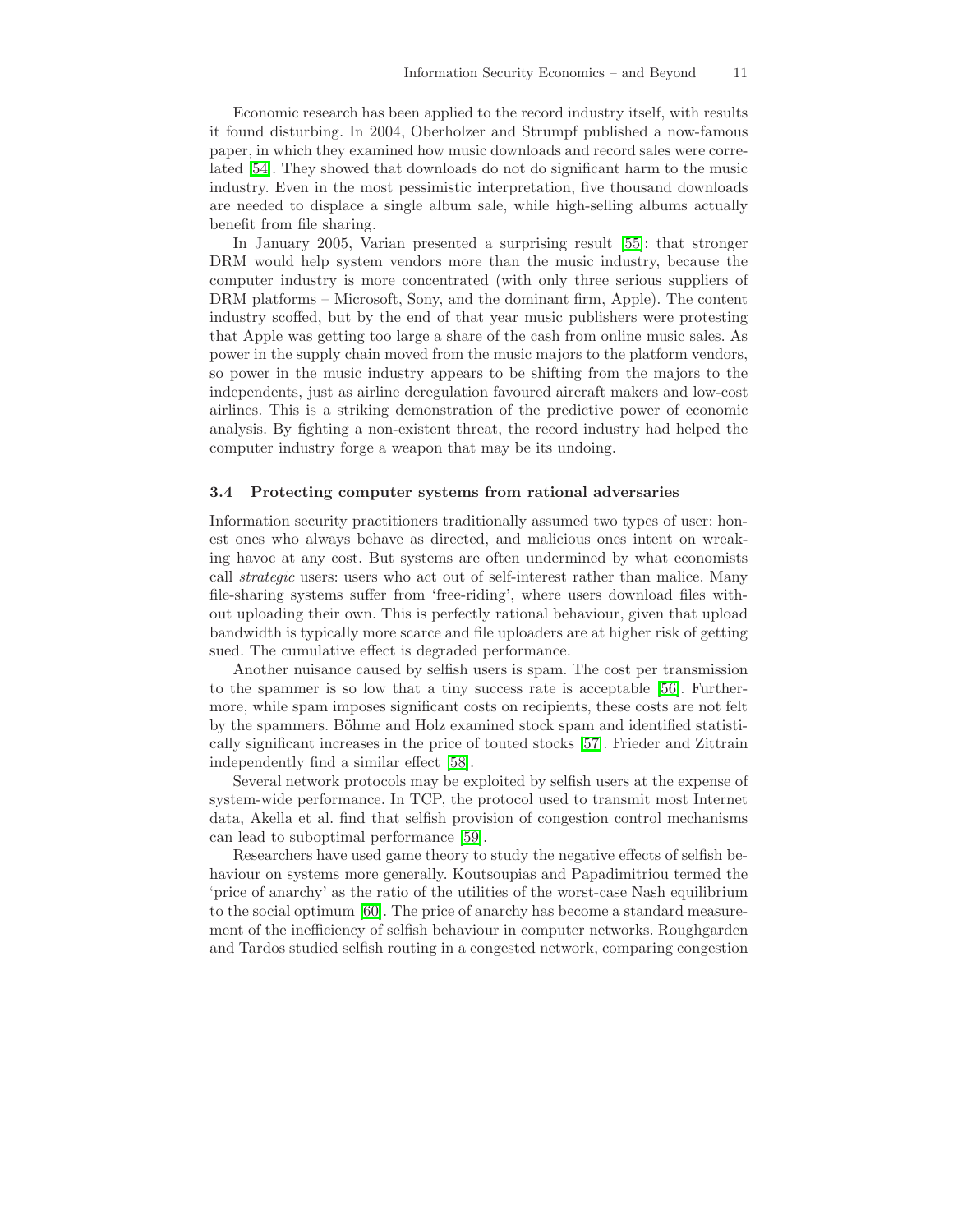levels in a network where users choo[se t](#page-21-9)he shortest path available to congestion when a network planner chooses paths to maximise flow [61]. They established an upper bound of  $\frac{4}{3}$  for the price of anarchy when congestion costs are linear; furthermore, in general, the total latency of a selfish network is at most the same as an optimal flow routing twice as much traffic.

Other topics hindered by selfish activity include network creation, where users d[eci](#page-21-10)[de](#page-21-11) [wh](#page-21-12)ether to create costly links to shorten paths or free-ride over longer, indirect connections [62,63,64]; [wir](#page-21-13)eless spectrum sharing, where service providers compete to acquire channels from access points [65]; and computer virus inoculation, w[here](#page-21-14) users incur a high cost for inoculating themselves and the benefits accrue to unprotected nodes [66].

To account for user self-interest, computer scientists have proposed several mechanisms with an informal notion of 'fairness' in mind. To address spam, Dwork and Naor propose a[ttac](#page-21-15)hing to emails a 'proof-of-work' that is easy to do for a few emails but impractical for a flood [67]. Laurie and Clayton criticise 'proof-of-work' schemes, demonstrating that the additional burden may be cumberso[me](#page-21-16) for many legitimate users while spam senders could use botnets to perform the computations [68]. Furthermore, ISPs may not be prepared to block traffic from these compromised machines. Serjantov and Clayton analyse the incentive[s on](#page-21-17) ISPs to block traffic from other ISPs with many infected machines, and back this up with data [69]. They also show how a number of existing spam-blocking strategies are irrational and counterproductive.

Reputation systems have been widely proposed to overcome free-riding in peer-to-peer networks. The best-known fielded example may be feedback on eBay's online auctions. Dellarocas argues that leniency in the feedback mechanism (only 1% of ratings are negative) encourages stability in the marketplace [71]. Serjantov a[nd A](#page-22-0)nderson use social choice theory to recommend improvements to reputation system proposals [72]. Feldman et al model such systems as an ite[rat](#page-21-18)ed prisoner's dilemma game, where users in each round alternate between roles as client and server [70]. Recently, researchers have begun to consider more form[ally h](#page-14-0)ow to construct fair systems using mechanism design. We discuss these developments in Section 5.1.

## 4 The Role of Governments

The information security world has been regulated from the beginning, although initially government concerns had nothing to do with competition policy. The first driver was a non-proliferation concern. Governments used export licenses and manipulated research funding to restrict access to cryptography for as long as possible. This effort was largely abandoned in 2000. The second driver was the difficulty that even the US government had over many years in procuring systems for its own use, once information security came to encompass software security too. Thus, during the 80s and 90s, it was policy to promote research in security while hindering research in cryptography.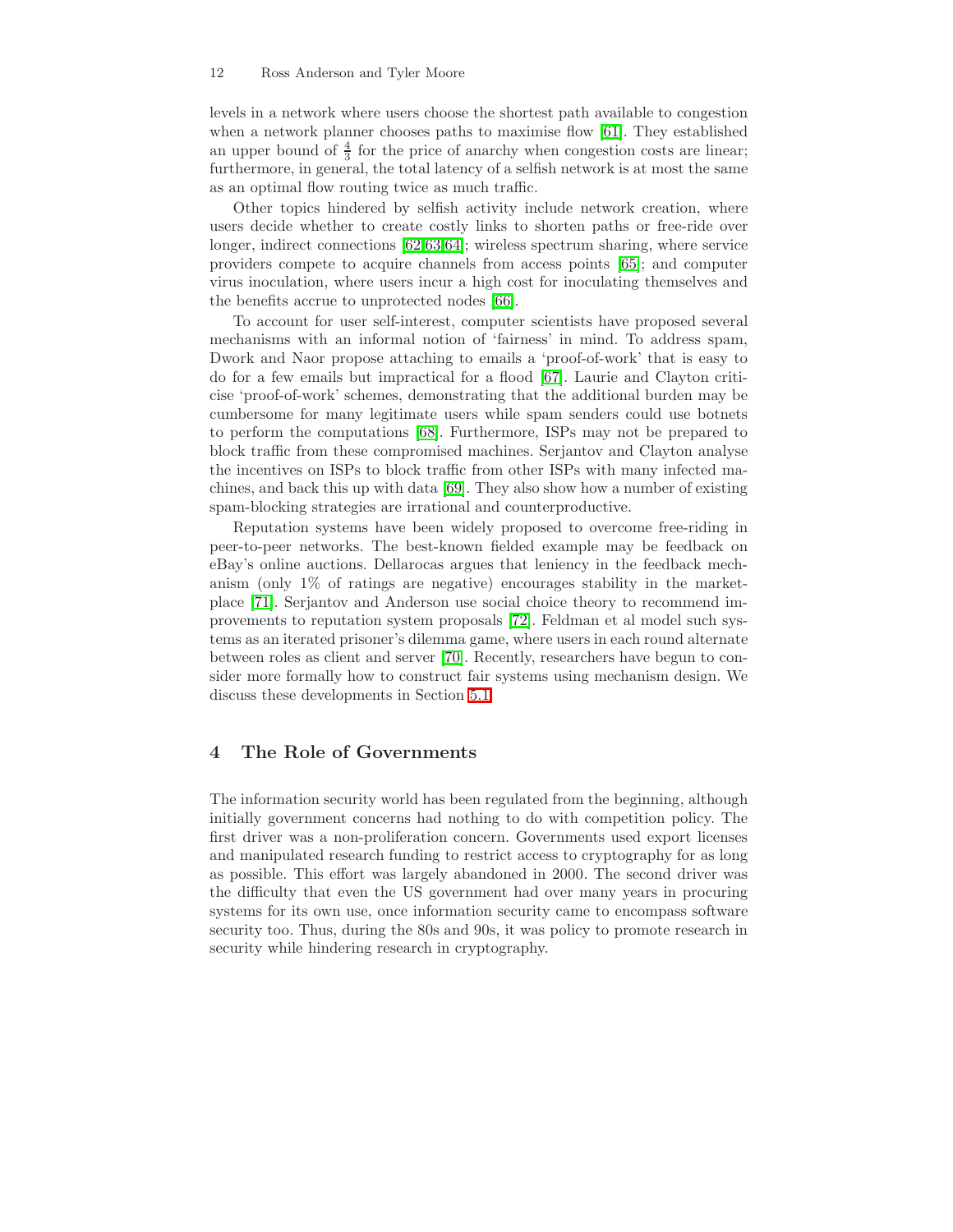Landwehr describes the efforts of the U[S g](#page-22-1)overnment from the mid-1980s to tackle a the lemons problem in the security software business [73]. The first attempted fix was a government evaluation scheme – the Orange Book – but that brought its own problems. Managers' desire for the latest software eased certification requirements: vendors had to simply show that they had initiated the certification process, which often was never completed. Evaluations were also conducted at government expense by NSA civil servants, who being risk-averse took their time; evaluated products were often unusably out of date. There were also problems interworking with allies' systems, as countries such as the UK and Germany had their own incompatible schemes.

This led the NATO governments to establish the 'Common Criteria' as a successor to the Orange Book. Most evaluations are carried out by commercial laboratories and are paid for by the vendor who is supposed to be motivated by the cachet of a successful evaluation. The Common Criteria suffer from different problems, most notably adverse selection: vendors shop around for the evaluator who will give them the easiest ride, and the national agencies who certify the evaluation labs are very reluctant to revoke [a li](#page-22-2)cense, even following scandal, because of fears that confidence in the scheme will be undermined [74].

Regulation is increasingly justified by perceived market failures in the information security industry. The European Union has proposed a Network Security Policy that sets out a common European response to attacks on information systems [75]. This starts using economic arguments about market failure to justify government action in this sector. The proposed solutions are familiar, involving everything from consciousness raising to more Common Criteria evaluations.

Another explicit use of securi[ty](#page-22-3) economics in policymaking was the German government's comments on Trusted Computing [76]. These set out concerns about issues from certification and trapdoors through data protection to economic policy matters. They were hugely influential in persuading the Trusted Computing Group to incorporate and adopt membership rules that mitigated the risk of its program discriminating against small-to-medium sized enterprises. Recently the European Commission's DG Competition has been considering the economic implications of the security mechanisms of Vista.

Among academic scholars of reg[ulat](#page-22-4)ion, Barnes studies the incentives facing the virus writers, software vendors and computer users [77], and contemplates various policy initiatives to make computers less liable to infection, from rewarding those who discover vulnerabilities to penalising users who do not adopt minimal security standards. Garcia and Horowitz observe that the gap between the social value of interne[t se](#page-22-5)rvice providers, and the revenue at stake associated with their insecurity, is continuing to increase [78]. If this continues, they argue, mandatory security standards may become likely.

Moore presents an interesting regulatory question from forensics. While PCs use standard disc formats, mobile phones use proprietary interfaces, which make data recovery from handsets difficult; recovery tools exist only for the most common m[ode](#page-22-6)ls. So criminals should buy unfashionable phones, while the police should push for open standards [79].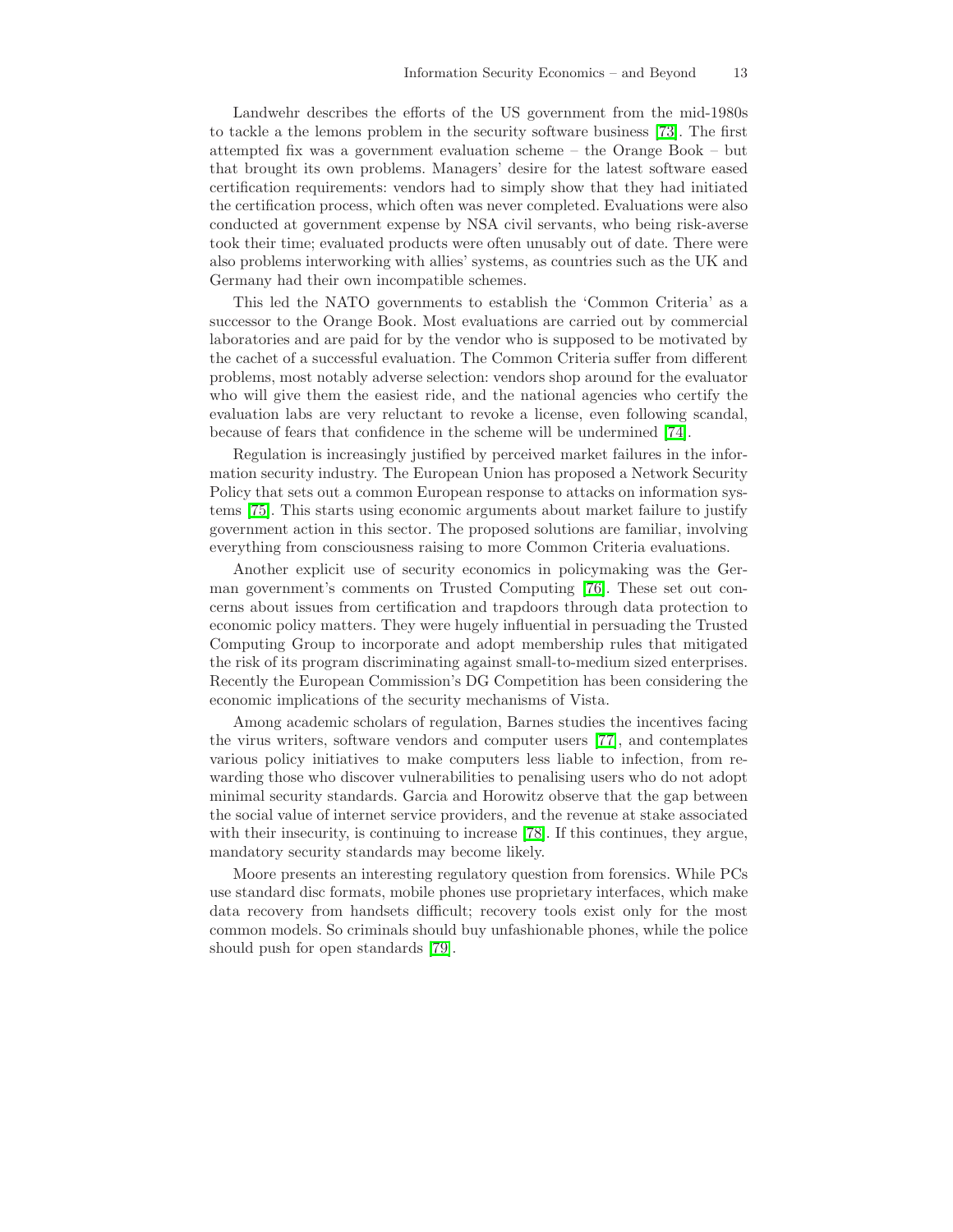Heavy-handed regulation can introduce high costs – whether directly, or as a result of agency issues and other secondary factors. Ghose and Rajan discuss how three US laws – Sarbanes-Oxley, Gramm-Leach-Bliley and HIPAA – place a disproportionate burden on small and medium siz[ed b](#page-22-7)usinesses, largely through a one-model-fits-all approach to compliance by the big accounting firms [80]. They show how mandatory investment in security compliance can create unintended consequences from distorting security markets to reducing competition.

Given the high costs and doubtful effectiveness of regulation, self-regulation has been tried in a number of contexts, but some attempts failed spectacularly. For example, a number of organisations have set up certification services to vouch for the quality of software products or web sites. Their aim was twofold: to overcome public wariness about electronic commerce, and to forestall more expensive regulation by the government. But (as with the Common Criteria) certification markets can easily be ruined by a race to the bottom; dubious companies are more likely to buy certificates than reputable ones, and even ordinary companies may shop around for the easiest deal. In the absence of a capable motivated regulator, ruin can arrive quickly.

Edelman analysed this 'adverse selection' in the case of website approvals and online advertising [81]: while about 3% of websites are malicious, some 8% of websites with certification from one large vendor are malicious. He also compared ordinary web search results and those from paid advertising, finding that while 2.73% of companies ranked top in a web search were bad, 4.44% of companies who had bought ads from the search engine were bad. His conclusion – 'Don't click on ads' – could be bad news for the search industry.

Self-regulation has fared somewhat better for patch management. Analysis by Arora et al. shows that competition in software markets hastens patch release even more than the threat of vulnerability disclosure in two out of three studied strategies [83]. Beattie et al. found that pioneers who apply patches quickly [end](#page-22-8) up discovering problems that break their systems, but laggards are more vulnerable to attack [82].

Governments also facilitate the sharing of security information between private companies. Two papers analyse the incentives that firms have to share information on security breaches withi[n t](#page-22-9)[he](#page-22-10) Information Sharing and Analysis Centers (ISACs) set up after 9/11 by the US government [84,85]. Theoretical tools developed to model trade associations and research joint ventures can be applied to work out optimal membership fees and other incentives.

## 5 Open Problems

There are many active areas of security-economics research. Here we highlight just four live problems. Each lies not just at the boundary between security and economics, but also at the boundary between economics and some other discipline – respectively algorithmic mechanism design, network science, organisational theory and psychology.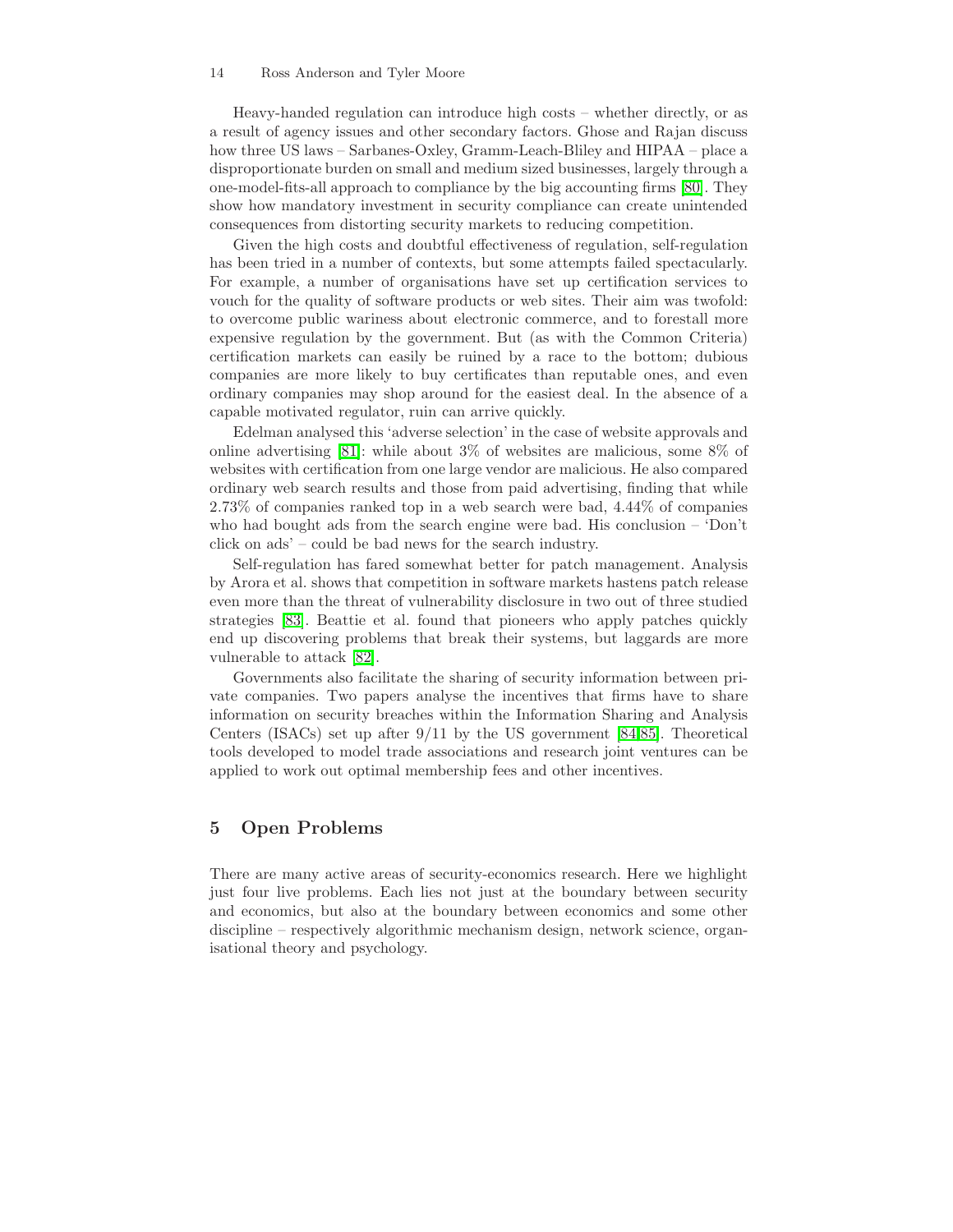## <span id="page-14-0"></span>5.1 Algorithmic Mechanism Design

Given the largely unsatisfactory impact of information security regulation, a complementary approach based on mechanism design is emerging. Researchers are beginning to design network protocol[s an](#page-22-11)d interfaces that are 'strategyproof': that is, designed so that no-one can gain by cheating [86]. Designing bad behavior out of systems may be cheaper than policing it afterwards.

One key challenge is to allocate scare digital resources fairly. Nisan and Segal show that although one can solve the allocation problem using strategy-proof mechanisms, the number of bits that must be communicated grows exponentially; thus in many cases the best practical mechanism will be a simple bundled auction [87]. They also suggest that if arbitrary valuations are allowed, players can submit bids that will cause communications complexity problems for all but the smallest auctions.

Some promising initial results look at mechanism design and protocols. Feigenbaum et al. show how co[mbin](#page-22-12)atorial auction techniques can be used to provide distributed strategy-proof routing mechanisms [88]. Schneidman et al. compare the incentive mechanisms in [BitT](#page-22-13)orrent, a popular peer-to-peer file-sharing application, to theoretical guarantees of faithfulness [89].

### 5.2 Network topology and information security

There has been an interesting collaboration recently between physicists and sociologists in analyzing the topology of complex networks and its effect on social interactions. Computer networks, like social networks, are complex but emerge from ad-hoc interactions of many entities using simple ground rules. The new discipline of network analysis takes ideas from sociology, condensed-matter physics and graph theory, and in turn provides tools for modelling and investigating such networks (see [90] for a recent survey). Some [eco](#page-22-14)[nom](#page-22-15)ists have also recognised the impact o[f ne](#page-23-0)twork structure on a range of activities, from crime [91,92] to the diffusion of new technologies [93]. Other researchers have focused on why networks are formed, where the individual costs [of](#page-23-1) establishing links between agents is weighed against the overall benefit of improved connectivity [94]. Economic models are well-suited to comparing the social efficiency of different network types and predicting which structures are likely to emerge when agents act selfishly. See [95] for a collection of recent work.

Network topology can strongly influence conflict dynamics. Often an attacker tries to disconnect a network or increase its diameter by destroying nodes or edges, while the defender counters using various resilience mechanisms. Examples include a music industry body attempting to close down a peer-to-peer filesharing network; a police force trying to decapitate a terrorist organisation; and a totalitarian government harrassing political activists. Police forces have been curious for some years about whether network science might be of practical use in covert conflicts – whether to insurgents or to counterinsurgency forces.

Different topologies have different robustness properties. Albert, Jeong and Barabási showed that certain real world netw[orks](#page-23-2) with scale-free degree distributions resist random attacks much better than targeted attacks [96]. This is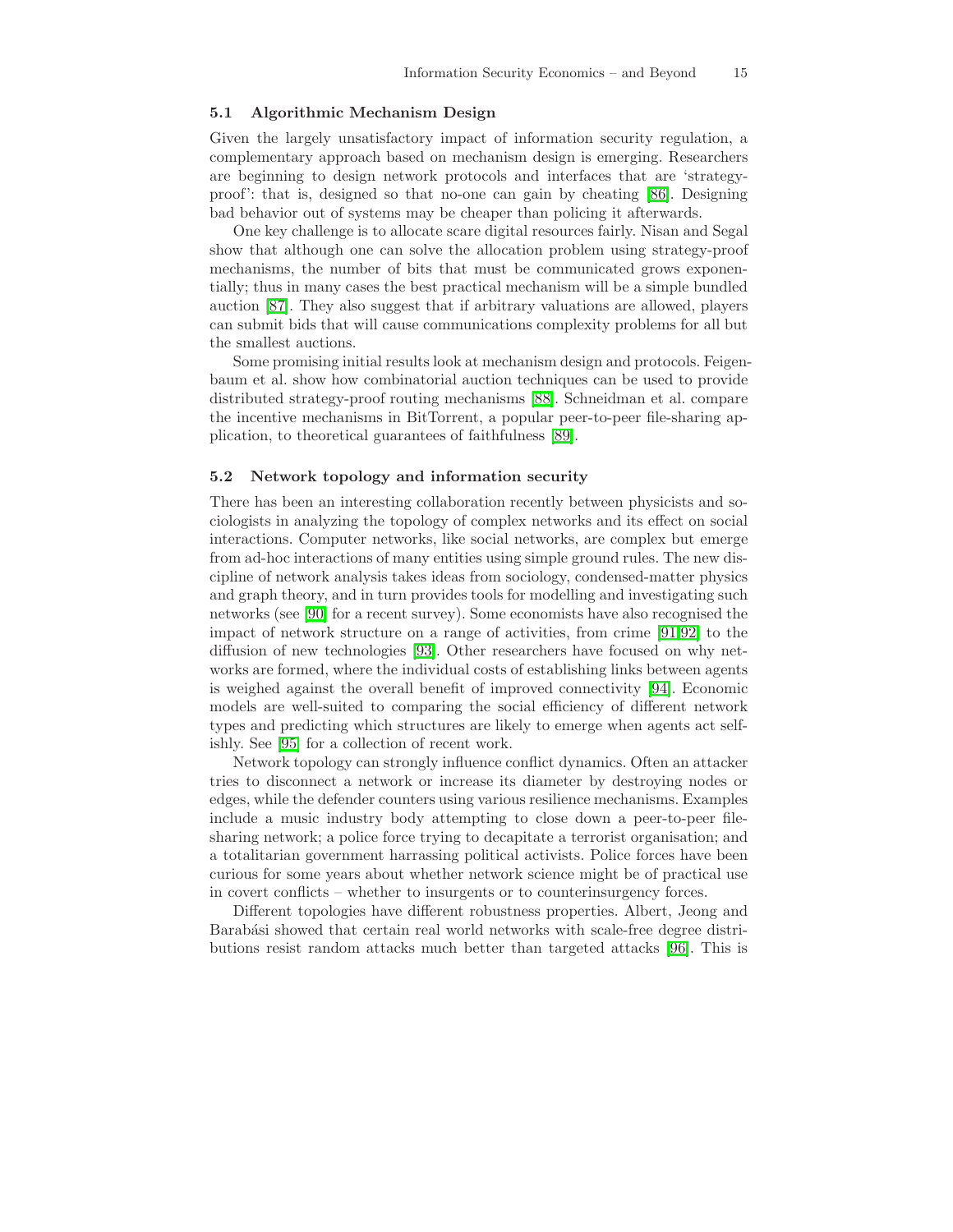because scale-free networks – like many real-world networks – get much of their connectivity from a few nodes with high vertex order. This resilience makes them highly robust against random upsets; but remove the 'kingpin' nodes, and connectivity collapses.

This is the static case – for example, when a police force becomes aware of a criminal or terrorist network, and sets out to disrupt it by finding and arresting its key people. Nagaraja and Anderson extend this to the dynamic case. In their model, the attacker can remove a [cert](#page-23-3)ain number of nodes at each round, after which the defenders recruit other nodes to replace them [97]. They studied how attack and defence interact using multi-round simulations, and found that forming localised clique structures at key network points works reasonably well while defences based on rings did not work well at all. This helps explain why peer-to-peer systems with ring architectures turned out to be rather fragile – and why revolutionaries have tended to organise themselves in cells.

An open challenge is how to reconcile the differences between generated network models and computer networks. Degree distribution is only one factor in the structure of a network. Li et al. closely examined the topology of computer networks [98] and found that degree-centrality attacks on the Internet do not work well since edge routers that connect to homes have much higher degree than backbone routers at major IPSs. For attacks on privacy, however, topological analysis has p[rove](#page-23-4)n quite effective. When Danezis and Wittneben applied these network analysis ideas to privacy [99], they found that doing traffic analysis against just a few well-connected organisers can draw a surprising number of members of a dissident organisation into the surveillance net.

#### 5.3 Large project management

As well as extending into system design, crime, and covert conflict, security economics may help the student of information systems management. Perhaps the largest issue here is the risk of large software proje[ct fa](#page-19-13)ilures, which can cost billions and threaten the survival of organisations.

We noted above that perhaps  $30\%$  of large development projects fail [24], and this figure seems impervious to technological progress: better tools help engineers make larger systems, the same proportion of which still fail as before. This suggests that project failure is not technical but down to socio-economic factors such as the way decisions are taken in firms. There is thus a temptation to place what we now know about the economics of dependability alongside institutional economics and perform a gap analysis.

One interesting question is whether public-sector organisations are particularly prone to large software project failure. The CIO of the UK's Department of Work and Pensions recently admitted that only 30% of government IT projects succeed [100]. There are many possible reasons. The dependability literature teaches that large software project failures are mostly due to overambitious, vague or changing specifications, coupled with poor communications and an inability to acknowledge the signs of failure early enough to take corrective action. Good industrial project managers try to close down options fast, and get the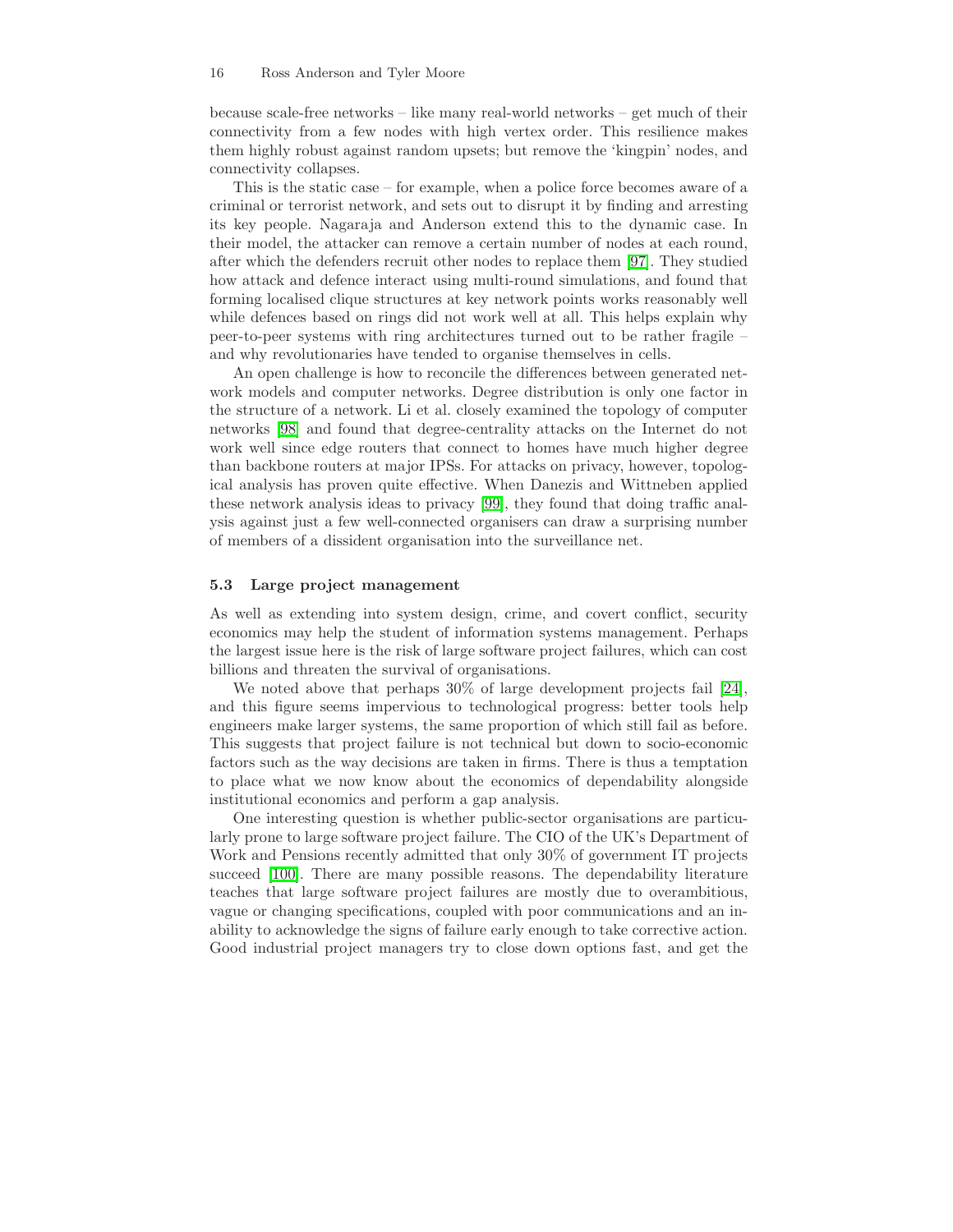customer to take the hard decisions upfront. Elected politicians, on the other hand, are in the business of mediating conflicts between different interests and groups in society, and as many of these conflicts are transient, avoiding or delaying hard choices is a virtue. Furthermore, at equilibrium, systems have too many features because the marginal benefit of the typical feature accrues to a small vocal group, while the cost is distributed across a large user base as a slightly increased risk of failure. This equilibrium may be even further from the optimum when design decisions are taken by elected officials: the well-known incentives to dump liability, to discount consequences that will arrive after the next election or reshuffle, and to avoid ever admitting error, surely add their share. The economics of dependability may thus be an interesting topic for researchers in schools of government.

### 5.4 Psychology and security

Security engineers have so far had at least three points of contact with psychology. First, three famous experiments in social psychology showed the ease with which people could be bullied by authority figures, or persuaded by peers, to behave inappropriately. In 1951, Solomon Asch showed that most people could be induced to deny the evidence of their own eyes in order to conform to a group [101]; in 1961, Milgram showed that most people would administer severe electric shocks to an actor playing the role of a 'learner' at the behest of an experimenter playing the role [of th](#page-23-5)e 'teacher' – even when the 'learner' appeared to be in severe pain and begged the subject to stop [102]; and in 1971, the Stanford Prisoner Experiment showed that normal people can egg each other on to behave wickedly even in the absence of orders. There, students playing the role of [wa](#page-23-6)rders so brutalised students playing the role of prisoners that the experiment had to be stopped [103].

Inappropriate obedience i[s a](#page-18-1) [liv](#page-22-2)e problem: card thieves call up cardholders, pretend to be from the bank, and demand the PIN [2,74]. Worse, in 1995-2005, a hoaxer calling himself 'Officer Scott' ordered the managers of dozens of US stores and restaurants to detain some young employee on suspicion of theft and stripsearch her or him. Various other degradations were ordered, including beatings and sexual assaults. At least 13 [peo](#page-23-7)ple who obeyed the caller and did searches were charged with crimes, and seven were convicted [104].

The second point of contact [has](#page-23-8) been security usability, which has become a growth area recently; early results are collected in [105]. The third has been the study of deception – a somewhat less well-defined field, but which extends from conjuring to camouflage to the study of fraud, and which is interesting the security usability community more as phishing becomes a serious problem.

There is a potentially valuable interface with economics here too. Economic analysis traditionally assumed that the principals are rational and act out of pure self-interest. Real people depart in a number of ways from this ideal, and there has arisen in recent years a vigorous school of economic psychology or behavioural economics, which studies the effects that human social and cognitive biases have on economic decision-making. The Nobel prize was recently awarded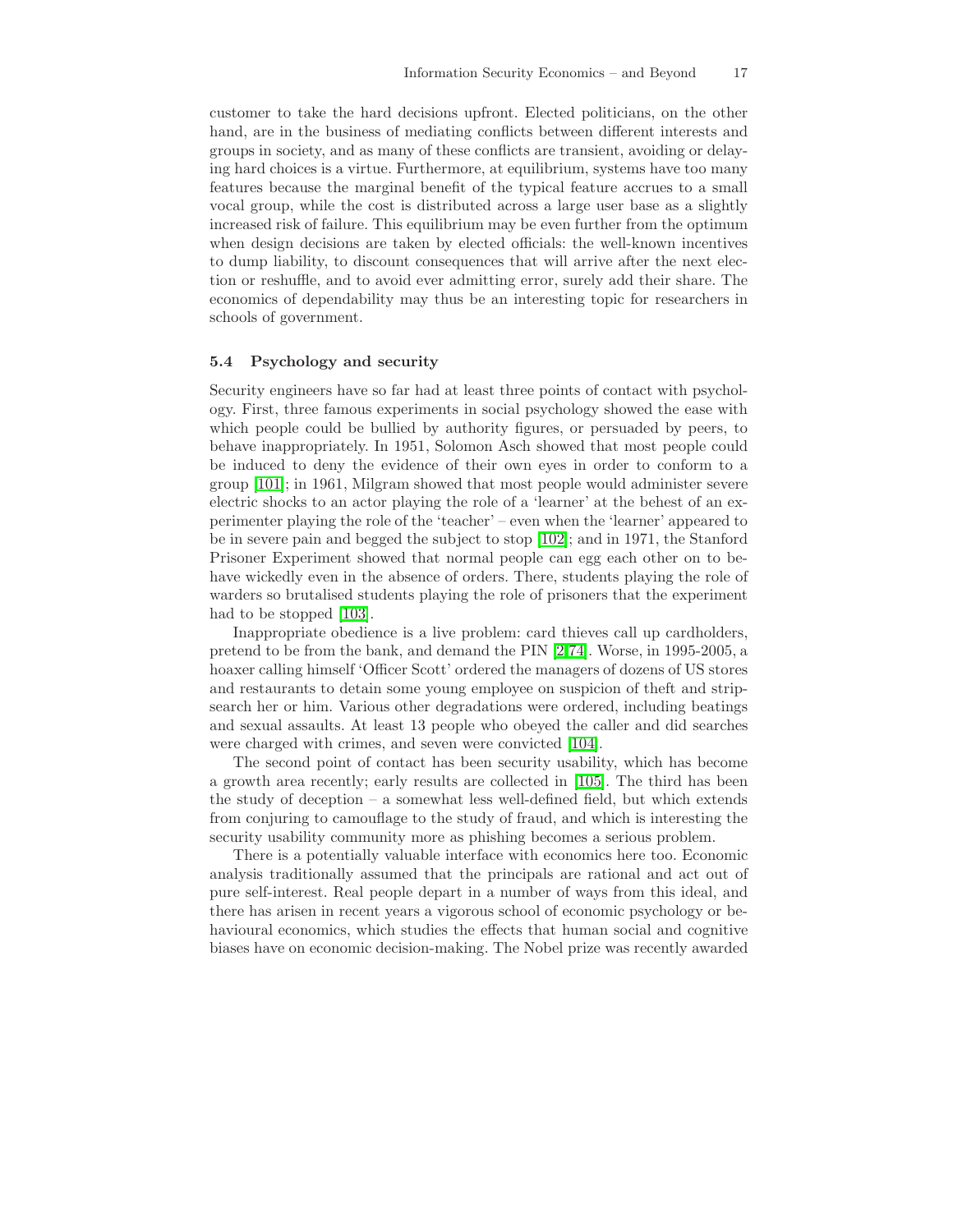to Kahnemann and Tversky for their seminal role in establishing this field, and particularly in decision-making under risk and uncertainty. Our mental accounting rules are not really rational; for example, most people are disproportionately reluctant to risk money they already have, and to write off money that they have wasted.

Sc[hneie](#page-23-9)r has discussed cognitive biases as the root cause of our societies' vulnerability to terrorism [106]. The psychologist Daniel Gilbert, in an article provocatively entitled 'If only gay sex cau[sed g](#page-23-10)lobal warming', also discusses why we are much more afraid of terrorism than of climate change [107]. We have many built-in biases that made perfect evolutionary sense on the plains of Africa half a million years ago, but may now be maladaptive. For example, we are more sensitive to risks involving intentionality, whether of a person or animal, as the common causes of violent death back then included hungry lions and enemies with sharp sticks. We are also more afraid of uncertainty; of rare or unfamiliar risks; of risks controlled by others, particularly 'outsiders' or other people we don't trust or find morally offensive. A number of these biases tie in with defects in our mental accounting.

The study of cognitive biases may also help illuminate fraud and phishing. The fundamental attribution error – that people often err by trying to explain things by intentionality when their causes are in fact impersonal – undermines efforts to curb phishing by teaching users about the gory design details of the Internet – for example, by telling them to parse URLs in emails that seem to come from a bank. As soon as users get confused, they will revent to judging a website by its 'look and feel'.

One potential area of research is gender. Recently people have realised that software can create barriers to females, and this has led to research work on 'gender HCI' – on how software should be designed so that women as well as men can use it effectively. The psychol[ogist](#page-23-11) Simon Baron-Cohen classifies human brains into type S (systematizers) and type E (empathizers) [108]. Type S people are better at geometry and some kinds of symbolic reasoning, while type Es are better at language and multiprocessing. Most men are type S, while most women are type E. Of course, innate abilities can be modulated by many developmental and social factors. Yet, even at a casual reading, this material raises a suspicion that many security mechanisms are far from gender-neutral. Is it unlawful sex discrimination for a bank to expect its customers to detect phishing attacks by parsing URLs?

Another interesting insight from Baron-Cohen's work is that humans are most distinct from other primates in that we have a theory of mind; our brains are wired so that we can imagine others as being like ourselves, to empathise with them better. A side-effect is that we are much better at deception. Chimps learn to 'hack' each other, and learn defences against such exploits, more or less at random; humans can plan and execute complex deceptions. We are also equipped to detect detection by others, and no doubt our capabilities co-evolved over many generations of lies, social manipulation, sexual infidelities and revenge. The hominids who left the most descendants were those who were best at cheating,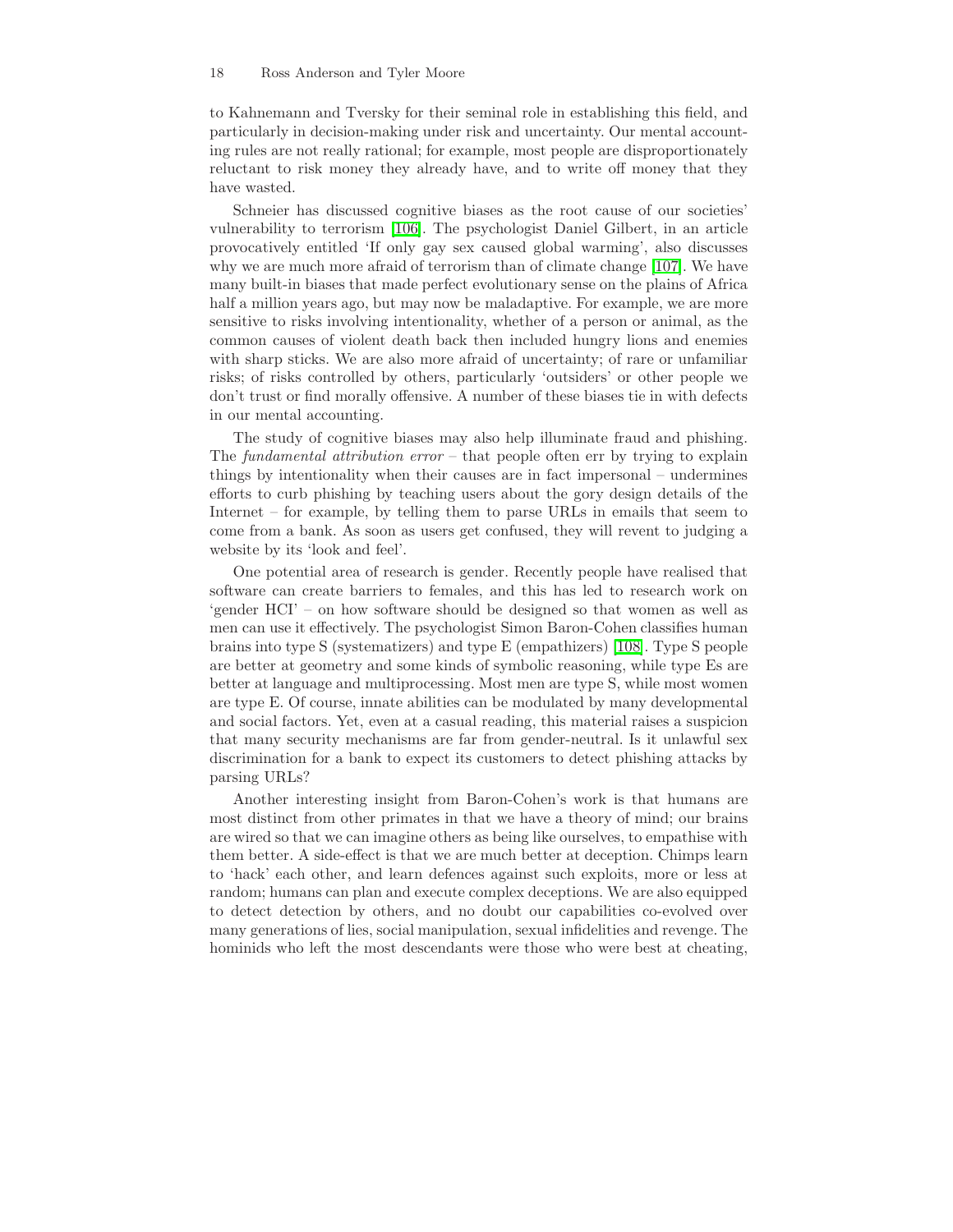at detecting cheating by others, or both. So we finish this section with the following provocative thought: if we are really not 'homo sapiens sapiens' so much as 'homo sapiens deceptor', then perhaps the design and analysis of system security mechanisms can be seen as one of the culminations of human intellectual development.

## 6 Conclusions

Over the last few years, a research program on the economics of security has built many cross-disciplinary links and has produced many useful (and indeed delightful) insights from unexpected places. Many perverse things, long known to security practitioners but just dismissed as 'bad weather', turn out to be quite explicable in terms of the incentives facing individuals and organisations, and in terms of different kinds of market failure.

As for the future, the work of the hundred or so researchers active in this field has started to spill over into at least four new domains. The first is the technical question of how we can design better systems by making protocols strategy-proof so that the incentives for strategic or malicious behaviour are removed a priori.

The second is the economics of security generally, where there is convergence with economists studying topics such as crime and warfare. The causes of insurgency, and tools for understanding and dealing with insurgent networks, are an obvious attractor.

The third is the economics of dependability. Large system failures cost industry billions, and the problems seem even more intractable in the public sector. We need a better understanding of what sort of institutions can best evolve and manage large complex interconnected systems.

Finally, the border between economics and psychology seems particularly fruitful, both as a source of practical ideas for designing more usable secure systems, and as a source of deeper insights into foundational issues.

Acknowledgments Tyler Moore is supported by the UK Marshall Aid Commemoration Commission and the US National Science Foundation.

## <span id="page-18-0"></span>References

- 1. Michael Mastanduno, "Economics and Security in Statecraft and Scholarship", International Organization v 52 no 4 (Autumn 1998)
- <span id="page-18-1"></span>2. Ross Anderson, "Why Cryptosystems Fail", in Communications of the ACM v 37 no 11 (Nov 94) pp 32–40
- <span id="page-18-2"></span>3. Ian Ayres, Steven Levitt, "Measuring Positive Externalities from Unobservable Victim Precaution: An Empirical Analysis of Lojack", NBER Workign Paper no W5928; also in The Quarterly Journal of Economics v 113 pp 43–77
- <span id="page-18-4"></span><span id="page-18-3"></span>4. Jean Camp, Catherine Wolfram, "Pricing Security", in Proceedings of the CERT Information Survivability Workshop (Oct 24-26 2000) pp 31–39
- 5. Hal Varian, Managing Online Security Risks, Economic Science Column, The New York Times, June 1, 2000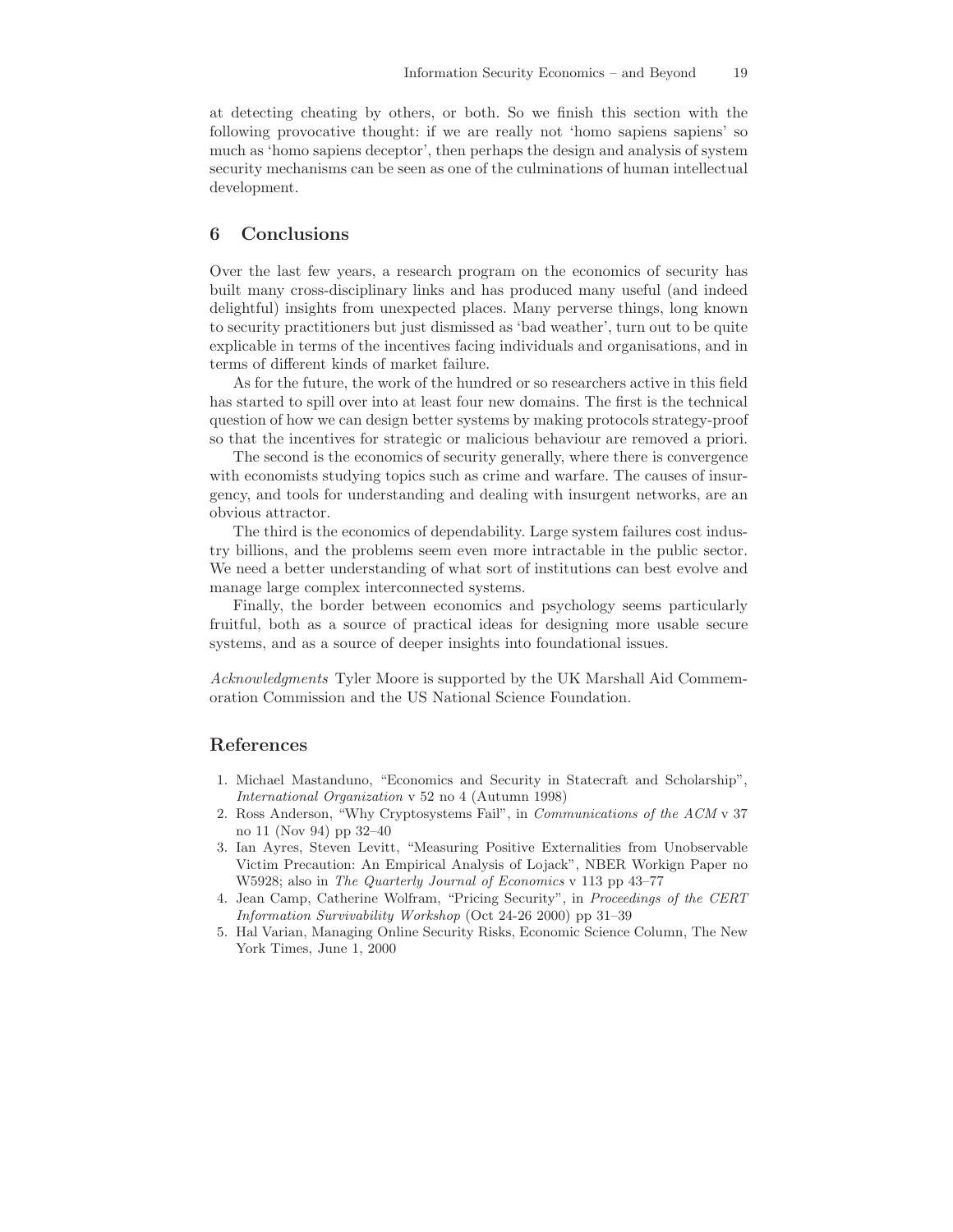- <span id="page-19-1"></span><span id="page-19-0"></span>20 Ross Anderson and Tyler Moore
- 6. Nick Bohm, Ian Brown and Brian Gladman, "Electronic Commerce: Who Carries the Risk of Fraud?" in Journal of Information, Law and Technology v 3 York Times, June 1, 2000
- 7. Ross Anderson, "Closing the Phishing Hole Fraud, Risk and Nonbanks", in Nonbanks in the Payment System, Santa Fe, May 2007
- 8. Tyler Moore, "Countering Hidden-Action Attacks on Networked Systems", in Fourth Workshop on the Economics of Information Security, June 2005, Harvard. 9. Ross Anderson, "The Eternity Service", in Pragocrypt 96
- <span id="page-19-3"></span><span id="page-19-2"></span>10. George Danezis and Ross Anderson, "The Economics of Resisting Censorship", in IEEE Security  $\&$  Privacy v 3 no 1 (2005) pp 45–50
- <span id="page-19-4"></span>[11. David Goodhart, "Too Diverse?", in](http://www.guardian.co.uk/race/story/0,11374,1154684,00.html) Prospect (Feb 2004) and at http://www.guardian.co.uk/race/story/0,11374,1154684,00.html
- 12. Ross J. Anderson, "Why Information Security is Hard An Economic Perspective", in [17th Annual Computer Security A](http://www.cl.cam.ac.uk/users/rja14/Papers/econ.pdf)pplications Conference (Dec 2001) and at http://www.cl.cam.ac.uk/users/rja14/Papers/econ.pdf
- <span id="page-19-5"></span>13. Jack Hirshleifer, "From weakest-link to best-shot: the voluntary provision of public goods", in *Public Choice* v 41,  $(1983)$  pp 371–386
- <span id="page-19-6"></span>14. Hal Varian, "System Reliability and Free Riding", in Economics of Information Security, Kluwer 2004 pp 1–15
- 15. Howard Kunreuther and Geoffrey Heal, "Interdependent Security", in Journal of Risk and Uncertainty v 26 no  $2-3$  (March-May 2003) pp 231-249
- <span id="page-19-7"></span>16. Michael Katz and Carl Shapiro, "Network Externalities, Competition, and Compatibility", in The American Economic Review v 75 no 3 (June 1985) pp 424–440
- <span id="page-19-8"></span>17. Andy Ozment and Stuart Schechter, "Bootstrapping the Adoption of Internet Security Protocols", Fifth Workshop on the Economics of Information Security (June 26–28, Cambridge, UK)
- <span id="page-19-9"></span>18. Ross Anderson, "Open and Closed Systems are Equivalent (that is, in an ideal world)", in *Perspectives on Free and Open Source Software*, MIT Press 2005, pp 127–142
- <span id="page-19-10"></span>19. Eric Rescorla, "Is Finding Security Holes a Good Idea?", Third Workshop on the Economics of Information Security (2004)
- <span id="page-19-11"></span>20. Andy Ozment, "The Likelihood of Vulnerability Rediscovery and the Social Utility of Vulnerability Hunting", Fourth Workshop on the Economics of Information Security (2005)
- 21. Andy Ozment and Stuart Schechter, "Milk or Wine: Does Software Security Improve with Age?" in 15th Usenix Security Symposium (2006)
- <span id="page-19-12"></span>22. Ashish Arora, Rahul Telang and Hao Xu, "Optimal Policy for Software Vulnerability Disclosure", Third Workshop on the Economics of Information Security (May 2004, Minneapolis, MN)
- <span id="page-19-13"></span>23. Ashish Arora, Ramayya Krishnan, Anand Nandkumar Rahul Telang and Yubao Yang, Impact of Vulnerability Disclosure and Patch Availability – An Empirical Analysis, Third Workshop on the Economics of Information Security (2004)
- <span id="page-19-14"></span>24. Bill Curtis, Herb Krasner, Neil Iscoe, "A Field Study of the Software Design Process for Large Systems", in Communications of the ACM v 31 no 11 (Nov 88) pp 1268–1287
- 25. Carl Shapiro, Hal Varian, 'Information Rules', Harvard Business School Press (1998)
- <span id="page-19-15"></span>26. George Akerlof, "The Market for 'Lemons: Quality Uncertainty and the Market Mechanism", in The Quarterly Journal of Economics v 84 no 3 (1970) pp 488–500
- 27. Ross Anderson, "Cryptography and Competition Policy Issues with 'Trusted Computing' ", Second Workshop on Economics and Information Security (2003)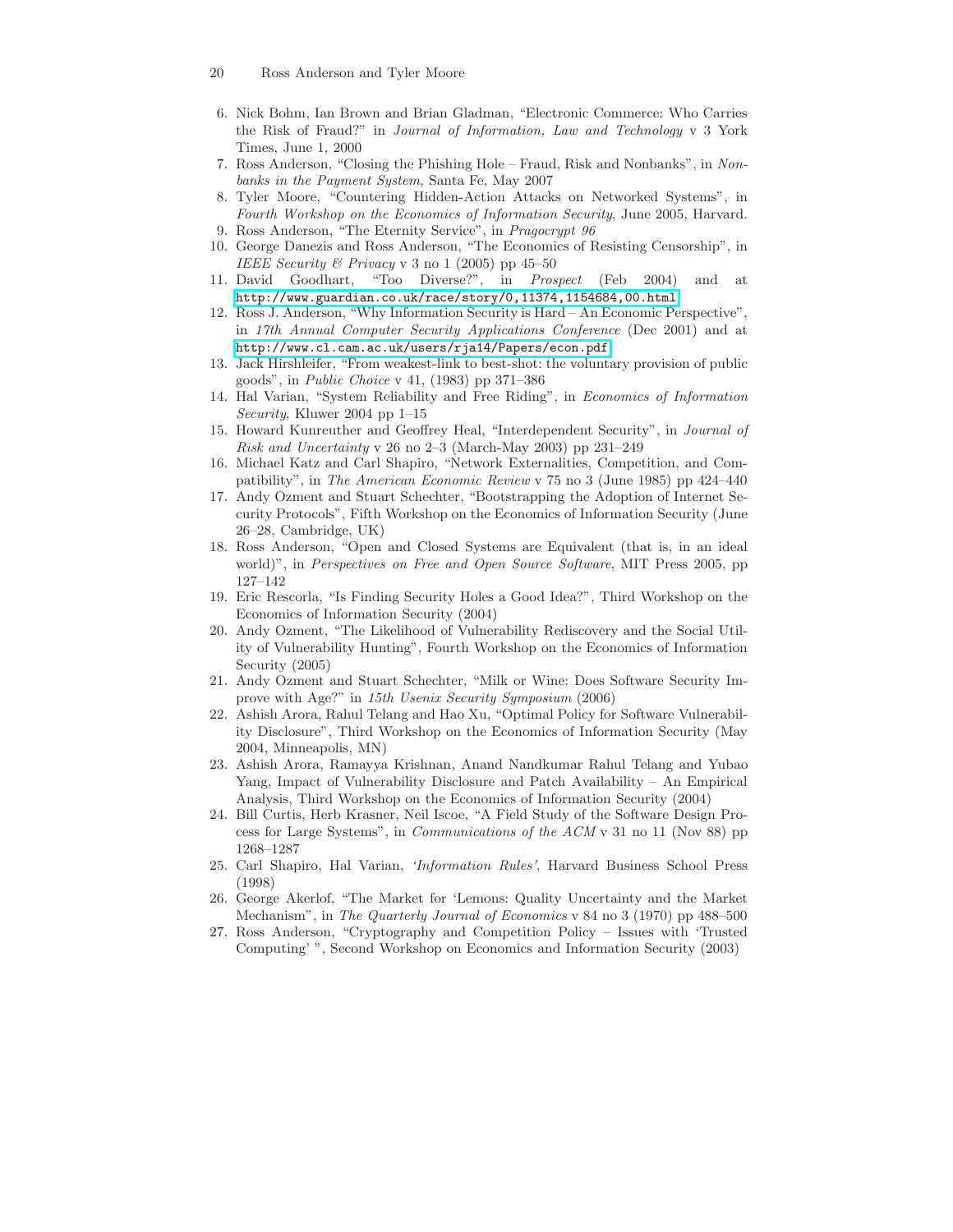- <span id="page-20-0"></span>28. VISA, PIN Management Requirements: PIN Entry Device Security Requirements Manual (2004)
- <span id="page-20-1"></span>29. Stuart Schechter, "Computer Security Strength & Risk: A Quantitative Approach", Harvard University, May 2004
- <span id="page-20-2"></span>30. Karthik Kannan and Rahul Telang, "Economic Analysis of Market for Software Vulnerabilities", Third Workshop on the Economics of Information Security (2004)
- 31. Rainer Böhme, "A Comparison of Market Approaches to Software Vulnerability Disclosure", in ETRICS 2006 Springer LNCS v 2995 pp 298–311
- <span id="page-20-3"></span>32. Andy Ozment, "Bug Auctions: Vulnerability Markets Reconsidered", Third Workshop on the Economics of Information Security (2004)
- 33. Rainer Böhme and Gaurav Kataria, "Models and Measures for Correlation in Cyber-Insurance", Fifth Workshop on the Economics of Information Security (2006)
- 34. Hulisi Ogut, Nirup Menon and Srinivasan Raghunathan, "Cyber Insurance and IT Security Investment: Impact of Interdependent Risk", in Fourth Workshop on the Economics of Information Security (2005)
- <span id="page-20-5"></span><span id="page-20-4"></span>35. Richard Posner, "An Economic Theory of Privacy", in Regulation (1978) pp 19–26
- 36. Richard Posner, "Privacy, Secrecy and Reputation" in Buffalo Law Review v 28 no 1 (1979)
- 37. Jack Hirshleifer, "Privacy: its Origin, Function and Future", in Journal of Legal Studies v 9 (Dec 1980) pp 649–664
- <span id="page-20-6"></span>38. Hal Varian, "Economic Apects of Personal Privacy", in Privacy and Self-Regulation in the Information Age, National Telecommunications and Information Administration report, 1996
- <span id="page-20-7"></span>39. Andrew Odlyzko, "Privacy, economics, and price discrimination on the Internet", in ICEC '03: Proceedings of the 5th international conference on Electronic commerce pp 355–366
- <span id="page-20-8"></span>40. Alessandro Acquisti and Hal Varian, "Conditioning Prices on Purchase History" in Marketing Science v 24 no 3 (2005)
- <span id="page-20-9"></span>41. Alessandro Acquisti and Jens Grossklags, "Privacy and Rationality: Preliminary Evidence from Pilot Data", in Third Workshop on the Economics of Information Security (2004, Minneapolis, Mn)
- <span id="page-20-10"></span>42. Tony Vila, Rachel Greenstadt and David Molnar, "Why we can't be bothered to read privacy policies", in *Economics of Information Security* (Kluwer, 2004) pp 143–154
- 43. P Swire, "Efficient Confidentiality for Privacy, Security, and Confidential Business Information", Brookings-Wharton Papers on Financial Services (Brookings, 2003)
- 44. Katherine Campbell, Lawrence Gordon, Martin Loeb and Lei Zhou, "The economic cost of publicly announced information security breaches: empirical evidence from the stock market", in Journal of Computer Security v 11 no 3 (2003) pp 431–448
- 45. Alessandro Acquisti, Allan Friedman and Rahul Telang, "Is There a Cost to Privacy Breaches?", Fifth Workshop on the Economics of Information Security (2006)
- 46. Jan Bouckaert and Hans Degryse, "Opt In Versus Opt Out: A Free-Entry Analysis of Privacy Policies", Fifth Workshop on the Economics of Information Security (2006)
- <span id="page-20-11"></span>47. Hal Varian, Fredrik Wallenberg and Glenn Woroch, "The Demographics of the Do-Not-Call List," in *IEEE Security*  $\&$  *Privacy* v 3 no 1 (2005) pp 34–39
- <span id="page-20-12"></span>48. Roger Dingledine and Nick Matthewson, "Anonymity Loves Company: Usability and the Network Effect", Workshop on Usable Privacy and Security Software (2004)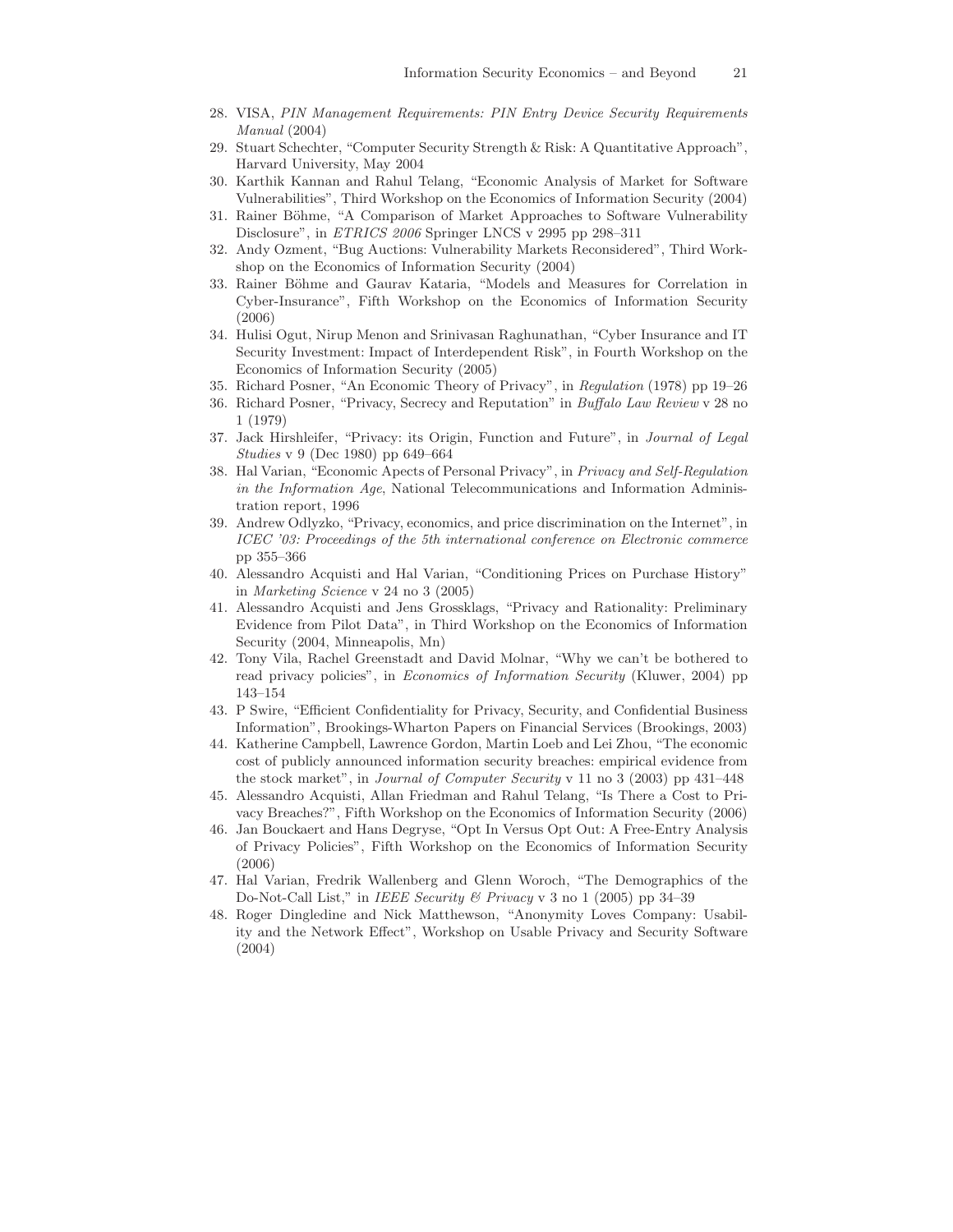- <span id="page-21-1"></span><span id="page-21-0"></span>22 Ross Anderson and Tyler Moore
- 49. http://tor.eff.org
- 50. Hal Varian, "New chips and keep a tight rein on consumers, even after they buy a product", New York Times, July 4 2002
- 51. Pam Samuelson and Suzanne Scotchmer, "The Law and Economics of Reverse Engineering" (2002), Yale Law Journal
- <span id="page-21-2"></span>52. Eric von Hippel, "Open Source Software Projects as User Innovation Networks", Open Source Software Economics 2002 (Toulouse)
- 53. Tom Lookabaugh and Doug Sicker, "Security and Lock-In: The Case of the U.S. Cable Industry", Workshop on the Economics of Information Security 2003; also in Economics of Information Security, v 12 of Advances in Information Security (Kluwer 2004) pp 225–246
- <span id="page-21-3"></span>54. Felix Oberholzer and Koleman Strumpf, "The Effect of File Sharing on Record Sales – An Empirical Analysis", Cambridge, Ma., June 2004
- <span id="page-21-4"></span>55. Hal Varian, Keynote address to the Third Digital Rights Management Conference, Berlin, Germany, January 13, 2005
- <span id="page-21-5"></span>[56. Stephen Cobb, "The Economic](http://www.spamhelp.org/articles/economics_of_spam.pdf)s of Spam", ePrivacy Group, http://www.spamhelp.org/articles/economics of spam.pdf, 2003
- <span id="page-21-6"></span>57. Rainer Böhme and Thorsten Holz, The Effect of Stock Spam on Financial Markets, Workshop on the Economics of Information Security, 2006
- <span id="page-21-7"></span>58. Laura Frieder and Jonathan Zittrain, "Spam Works: Evidence from Stock Touts and Corresponding Market Activity", Berkman Center Research Publication No. 2006-11, 2006
- <span id="page-21-8"></span>59. Aditya Akella, Srinivasan Seshan, Richard Karp, Scott Shenker and Christos Papadimitriou, "Selfish Behavior and Stability of the Internet: A Game-Theoretic Analysis of TCP", ACM SIGCOMM, pp 117-130
- <span id="page-21-9"></span>60. Elias Koutsoupias and Christos Papadimitriou, "Worst-case equilibria", 16th STOC, Springer LNCS v 1563 pp. 387–396
- <span id="page-21-10"></span>61. Tim Roughgarden and Eva Tardos, "How bad is selfish routing?", Journal of the ´ ACM 49(2), pp 236–259, 2002
- <span id="page-21-11"></span>62. Alex Fabrikant, Ankur Luthra, Elitza Maneva, Christos Papadimitriou, Scott Shenker, "On a network creation game", 22nd PODC (2003) pp 347–351
- <span id="page-21-12"></span>63. Elliot Anshelevich, Anirban Dasgupta, Eva Tardos and Tom Wexler, "Near-optimal ´ network design with selfish agents", 35th STOC pp 511–520, 2003
- <span id="page-21-13"></span>64. Elliot Anshelevich, Anirban Dasgupta, Jon Kleinberg, Eva Tardos, Tom Wexler, ´ Tim Roughgarden, "The price of stability for network design with fair cost allocation", 45th FOCS (2004), pp 295–304
- <span id="page-21-14"></span>65. Magnús M.Halldórsson, Joseph Halpern, Li Li, Vahab Mirrokni. "On spectrum sharing games", 23rd PODC (2004), pp 107–114
- <span id="page-21-15"></span>66. James Aspnes, Kevin Chang, Aleksandr Yampolskiy, "Inoculation strategies for victims of viruses and the sum-of-squares partition problem", 16th ACM-SIAM Symposium on Discrete Algorithms (2005), pp 43–52
- <span id="page-21-16"></span>67. Cynthia Dwork and Moni Naor, "Pricing via processing or combatting junk mail", Crypto 92 pp 139–147
- <span id="page-21-17"></span>68. Ben Laurie and Richard Clayton, "'Proof-of-Work' Proves Not to Work", Third Workshop on the Economics of Information Security (2004)
- <span id="page-21-18"></span>69. Andrei Serjantov and Richard Clayton, "Modeling Incentives for Email Blocking Strategies", Fourth Workshop on the Economics of Information Security (2005)
- 70. Michal Feldman, Kevin Lai, Ion Stoica, and John Chuang, "Robust Incentive Techniques for Peer-to-Peer Networks", Fifth ACM Conference on Electronic Commerce, 2004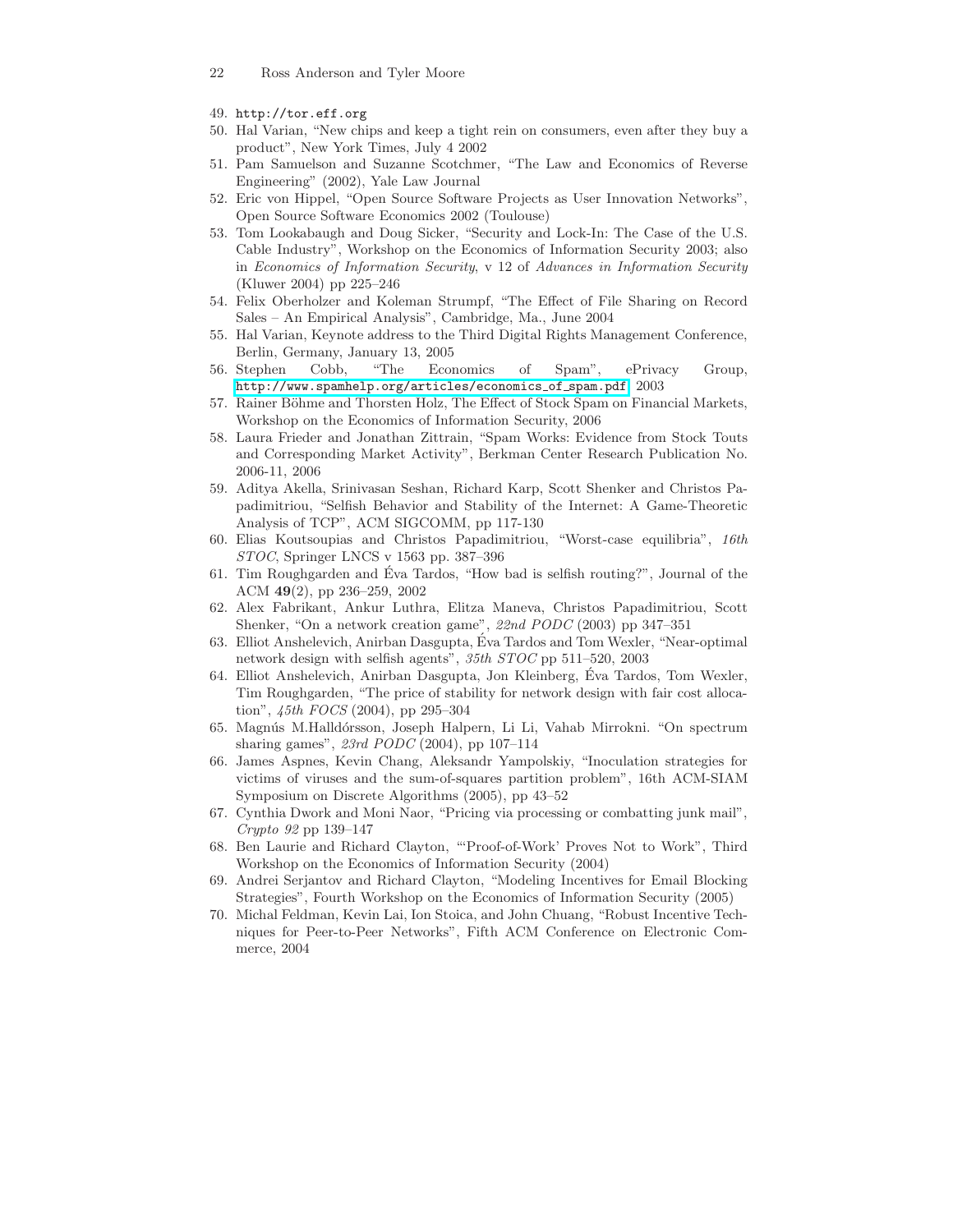- <span id="page-22-0"></span>71. Chrysanthos Dellarocas, "Analyzing the economic efficiency of eBay-like online reputation mechanisms", Third ACM Conference on Electronic Commerce, 2001
- <span id="page-22-1"></span>72. Andrei Serjantov and Ross Anderson, "On dealing with adversaries fairly", Third Workshop on the Economics of Information Security (2004)
- <span id="page-22-2"></span>73. Carl Landwehr, "Improving Information Flow in the Information Security Market", in Economics of Information Security (Kluwer, 2004) pp 155–164
- 74. Ross Anderson, 'Security Engineering', Wiley 2001
- <span id="page-22-3"></span>75. European Commission proposal for a Council framework decision on attacks against information systems, April 2002
- <span id="page-22-4"></span>76. German Federal Government's Comments on the TCG and [NGSCB in the Field of](http://www.bsi.bund.de/sichere_plattformen/index.htm) Trusted Computing (2004), at http://www.bsi.bund.de/sichere plattformen/index.htm
- <span id="page-22-5"></span>77. Douglas Barnes, "Deworming the Internet", in Texas Law Journal v 83 no 279 (2004) pp 279–329
- <span id="page-22-6"></span>78. Alfredo Garcia, Barry Horowitz, "The Potential for Underinvestment in Internet Security: Implications for Regulatory Policy", Fifth Workshop on the Economics of Information Security (2006)
- <span id="page-22-7"></span>79. Tyler Moore, "The Economics of Digital Forensics", Fifth Workshop on the Economics of Information Security (2006)
- 80. Anindya Ghose and Uday Rajan, "The Economic Impact of Regulatory Information Disclosure on Information Security Investments, Competition, and Social Welfare", Fifth Workshop on the Economics of Information Security (2006)
- <span id="page-22-8"></span>81. Benjamin Edelman, "Adverse Selection in Online 'Trust' Certificates", Fifth Workshop on the Economics of Information Security (2006)
- 82. Steve Beattie, Seth Arnold, Crispin Cowan, Perry Wagle, Chris Wright, Adam Shostack, "Timing the Application of Security Patches for Optimal Uptime", in LISA 2002 pp 233–242
- <span id="page-22-9"></span>83. Ashish Arora, Christopher Forman, Anand Nandkumar and Rahul Telang, "Competitive and Strategic Effects in the Timing of Patch Release", Fifth Workshop on the Economics of Information Security (2006)
- <span id="page-22-10"></span>84. Esther Gal-Or and and Anindya Ghose, "Economic Consequences of Sharing Security Information", Information System Research (2005) pp 186–208
- <span id="page-22-11"></span>85. Larry Gordon, Martin Loeb and William Lucyshyn, "An Economics Perspective on the Sharing of Information Related to Security Breaches" First Workshop on the Economics of Information Security (May 16-17 2002, Berkeley, CA)
- 86. Noam Nisan and Amir Ronen, "Algorithmic mechanism design (extended abstract)" in STOC '99 (1999) pp 129–140
- <span id="page-22-12"></span>87. Noam Nisan and Ilya Segal, "The communication complexity of efficient allocation problems" Draft. Second version March 5th 2002
- <span id="page-22-13"></span>88. Joan Feigenbaum, Christos Papadimitriou, Rahul Sami and Scott Shenker, "A BGP-based mechanism for lowest-cost routing" in PODC '02 pp 173–182
- 89. Jeffrey Shneidman, David C. Parkes and Laurent Massouli, "Faithfulness in internet algorithms", in PINS '04: Proceedings of the ACM SIGCOMM workshop on Practice and theory of Incentives in Networked Systems
- <span id="page-22-14"></span>90. Mark Newman, "The structure and function of complex networks", in SIAM Review v 45 pp 167–256
- <span id="page-22-15"></span>91. Raaj Sah, "Social osmosis and patterns of crime", in Journal of Political Economy v 99 no 6 (1991) pp 1272–95
- 92. Coralio Ballester, Antoni Calvó-Armengol and Yves Zenou "Who's who in crime networks? Wanted – The Key Player", No 617, Working Paper Series from Research Institute of Industrial Economics